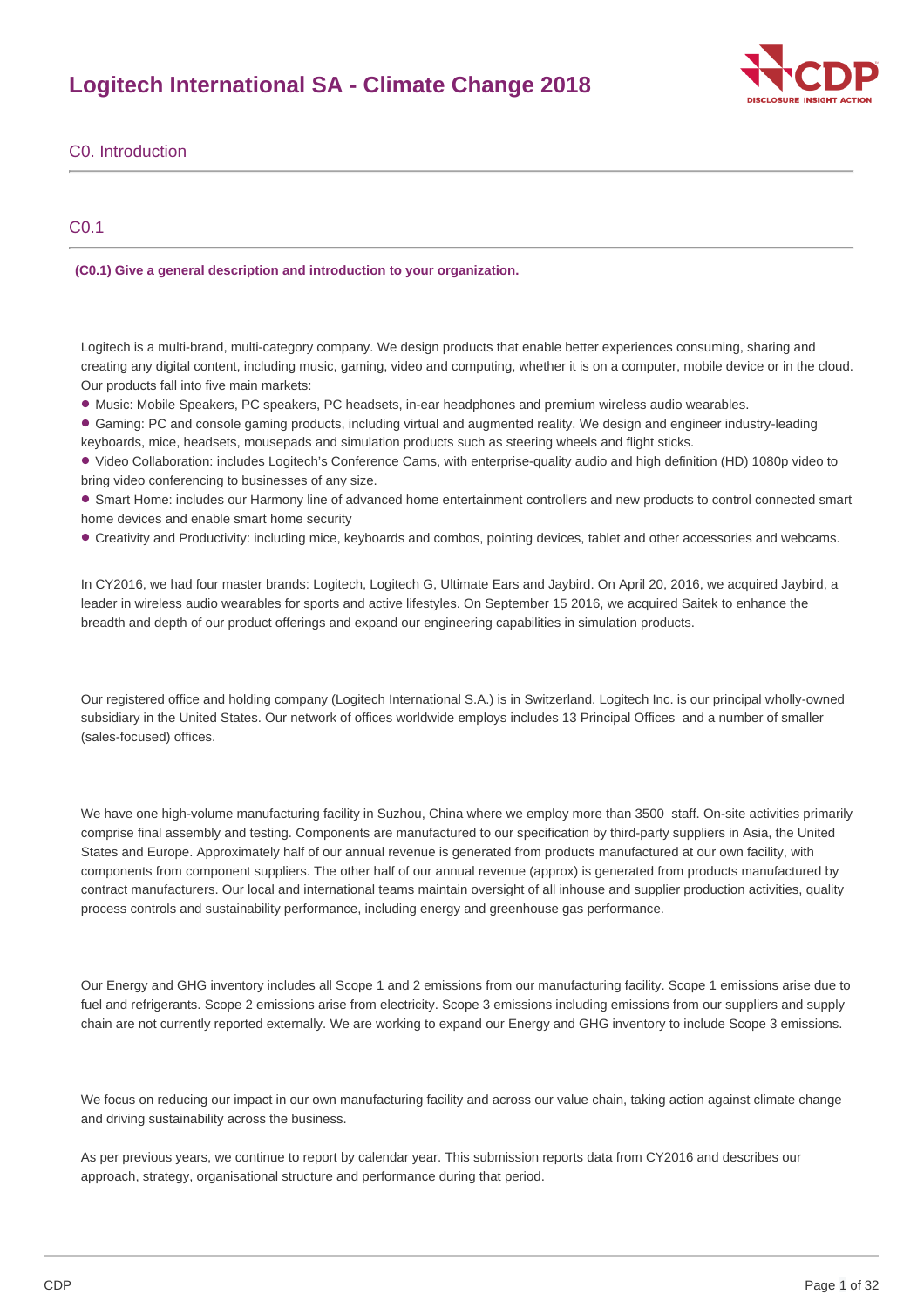# C0.2

### **(C0.2) State the start and end date of the year for which you are reporting data.**

|   | <b>Start date</b>                   | <b>End date</b>        | Indicate if you are providing emissions data for past<br>reporting years | Select the number of past reporting years you will be providing<br>emissions data for |
|---|-------------------------------------|------------------------|--------------------------------------------------------------------------|---------------------------------------------------------------------------------------|
| 1 | Row January 1<br>2016               | December 31<br>2016    | <b>No</b>                                                                | <not applicable=""></not>                                                             |
| 2 | Row <not<br>Applicable&gt;</not<br> | $<$ Not<br>Applicable> | <not applicable=""></not>                                                | <not applicable=""></not>                                                             |
| 3 | Row <not<br>Applicable&gt;</not<br> | $<$ Not<br>Applicable> | <not applicable=""></not>                                                | <not applicable=""></not>                                                             |
| 4 | Row <not<br>Applicable&gt;</not<br> | $<$ Not<br>Applicable> | <not applicable=""></not>                                                | <not applicable=""></not>                                                             |

### C0.3

**(C0.3) Select the countries/regions for which you will be supplying data.** China

# C0.4

**(C0.4) Select the currency used for all financial information disclosed throughout your response.** USD

# C0.5

(C0.5) Select the option that describes the reporting boundary for which climate-related impacts on your business are being reported. Note that this option should align with your consolidation approach to your Scope 1 and Scope 2 greenhouse gas **inventory.**

Operational control

## C1. Governance

# C1.1

**(C1.1) Is there board-level oversight of climate-related issues within your organization?** No

### C1.1c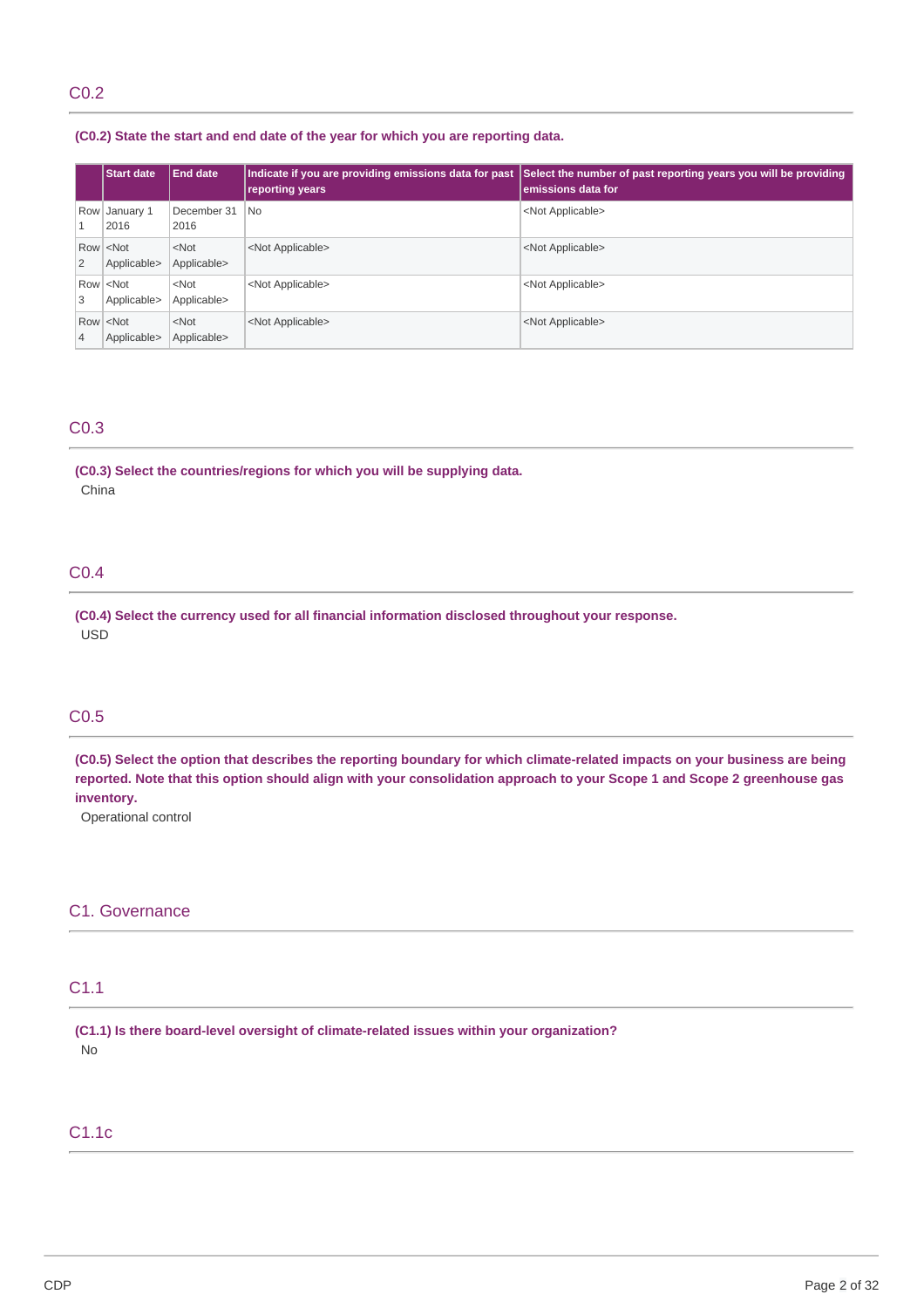(C1.1c) Why is there no board-level oversight of climate-related issues and what are your plans to change this in the future?

| <b>NPrimary reason</b> \       | $\Box$ Board-level oversight of climate-related issues will be introduced within the next two years | <b>Please explain</b> |
|--------------------------------|-----------------------------------------------------------------------------------------------------|-----------------------|
| Row 1 Not planned at this time | No, we do not currently plan to do so                                                               |                       |

# C<sub>12</sub>

**(C1.2) Below board-level, provide the highest-level management position(s) or committee(s) with responsibility for climaterelated issues.**

| Name of the position(s) and/or<br>committee(s)         | <b>Responsibility</b>                                                  | Frequency of reporting to the board on climate-<br>related issues |
|--------------------------------------------------------|------------------------------------------------------------------------|-------------------------------------------------------------------|
| Other, please specify (Sr VP Worldwide<br>Operations)  | Managing climate-related risks and opportunities                       | Not reported to the board                                         |
| Other, please specify (Sr. Sustainability<br>Director) | Both assessing and managing climate-related risks and<br>opportunities | Not reported to the board                                         |

## C1.2a

(C1.2a) Describe where in the organizational structure this/these position(s) and/or committees lie, what their associated **responsibilities are, and how climate-related issues are monitored.**

The highest level of responsibility for climate change rests with the Senior Vice President of Worldwide Operations, who manages Logitech's worldwide operations and global Sustainability team. The Senior Vice President of Worldwide Operations reports directly to the President and CEO, who is on the Board of Directors.

The Sr. Director for Sustainability and Workplace Services manages Logitech's global Sustainability Team and work to assess and manage climate-related risks and opportunities. The Sr. Director for Sustainability and Workplace Services reports to the Senior Vice President of Worldwide Operations

# C1.3

(C1.3) Do you provide incentives for the management of climate-related issues, including the attainment of targets? No

# C2. Risks and opportunities

### C2.1

**(C2.1) Describe what your organization considers to be short-, medium- and long-term horizons.**

|             | <b>From (years)</b> | <b>To (years)</b> | l Comment |
|-------------|---------------------|-------------------|-----------|
| Short-term  |                     |                   |           |
| Medium-term |                     | Ð                 |           |
| Long-term   |                     | 10                |           |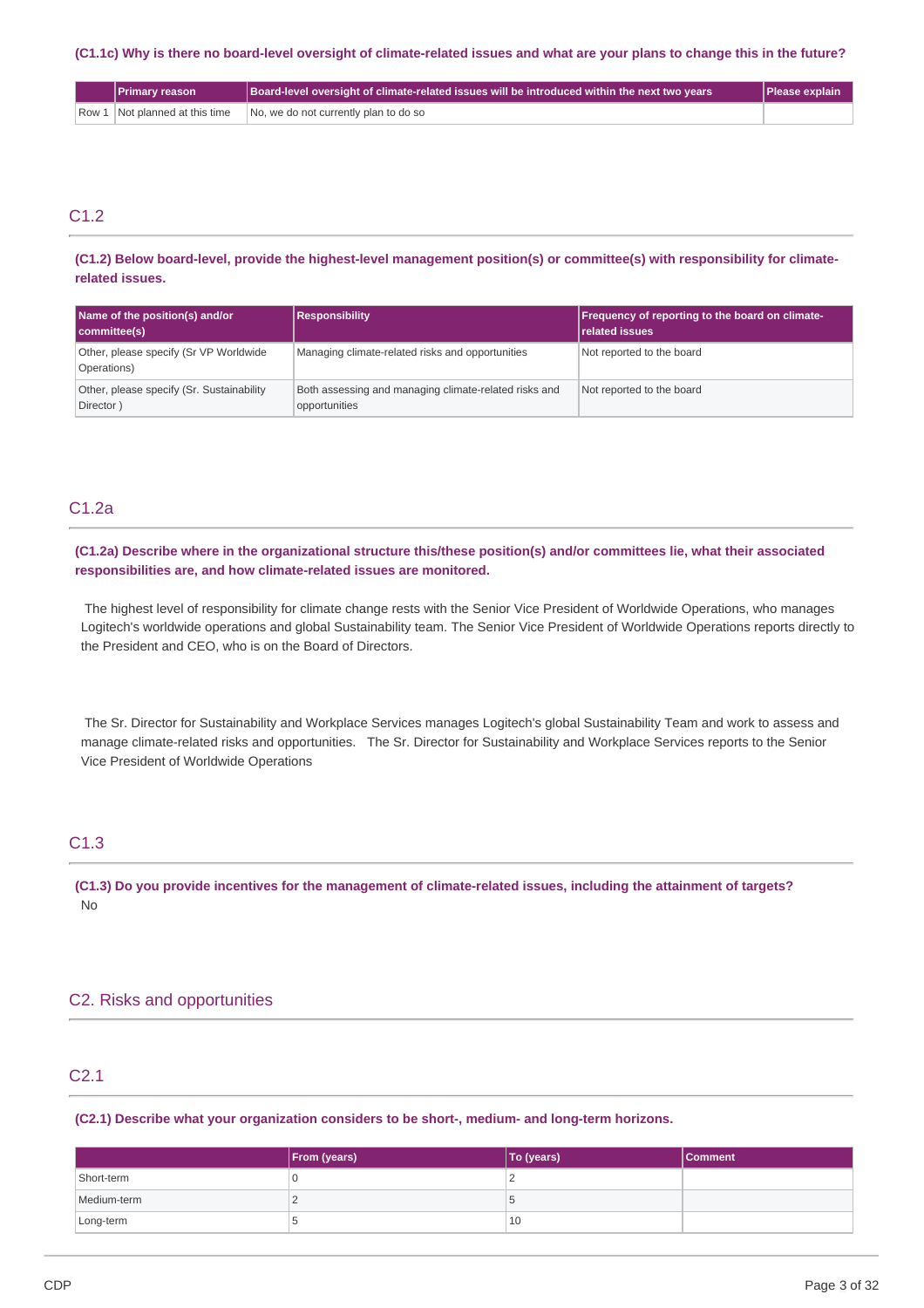# C2.2

(C2.2) Select the option that best describes how your organization's processes for identifying, assessing, and managing **climate-related issues are integrated into your overall risk management.**

There are no documented processes for identifying, assessing, and managing climate-related issues

# C2.2e

(C2.2e) Why does your organization not have a process in place for identifying, assessing, and managing climate-related **risks and opportunities, and do you plan to introduce such a process in the future?**

|                  | <b>Primary reason</b>                              | Please explain' |
|------------------|----------------------------------------------------|-----------------|
| Row <sub>+</sub> | I Important but not an immediate business priority |                 |

# C2.3

(C2.3) Have you identified any inherent climate-related risks with the potential to have a substantive financial or strategic **impact on your business?**

No

# C2.3b

(C2.3b) Why do you not consider your organization to be exposed to climate-related risks with the potential to have a **substantive financial or strategic impact on your business?**

|       | <b>Primary reason</b> | Please explain |
|-------|-----------------------|----------------|
| Row 1 | Not yet evaluated     |                |

# C2.4

(C2.4) Have you identified any climate-related opportunities with the potential to have a substantive financial or strategic **impact on your business?**

No

# C2.4b

**(C2.4b) Why do you not consider your organization to have climate-related opportunities?**

|       | Primary reason    | Please explain |
|-------|-------------------|----------------|
| Row 1 | Not yet evaluated |                |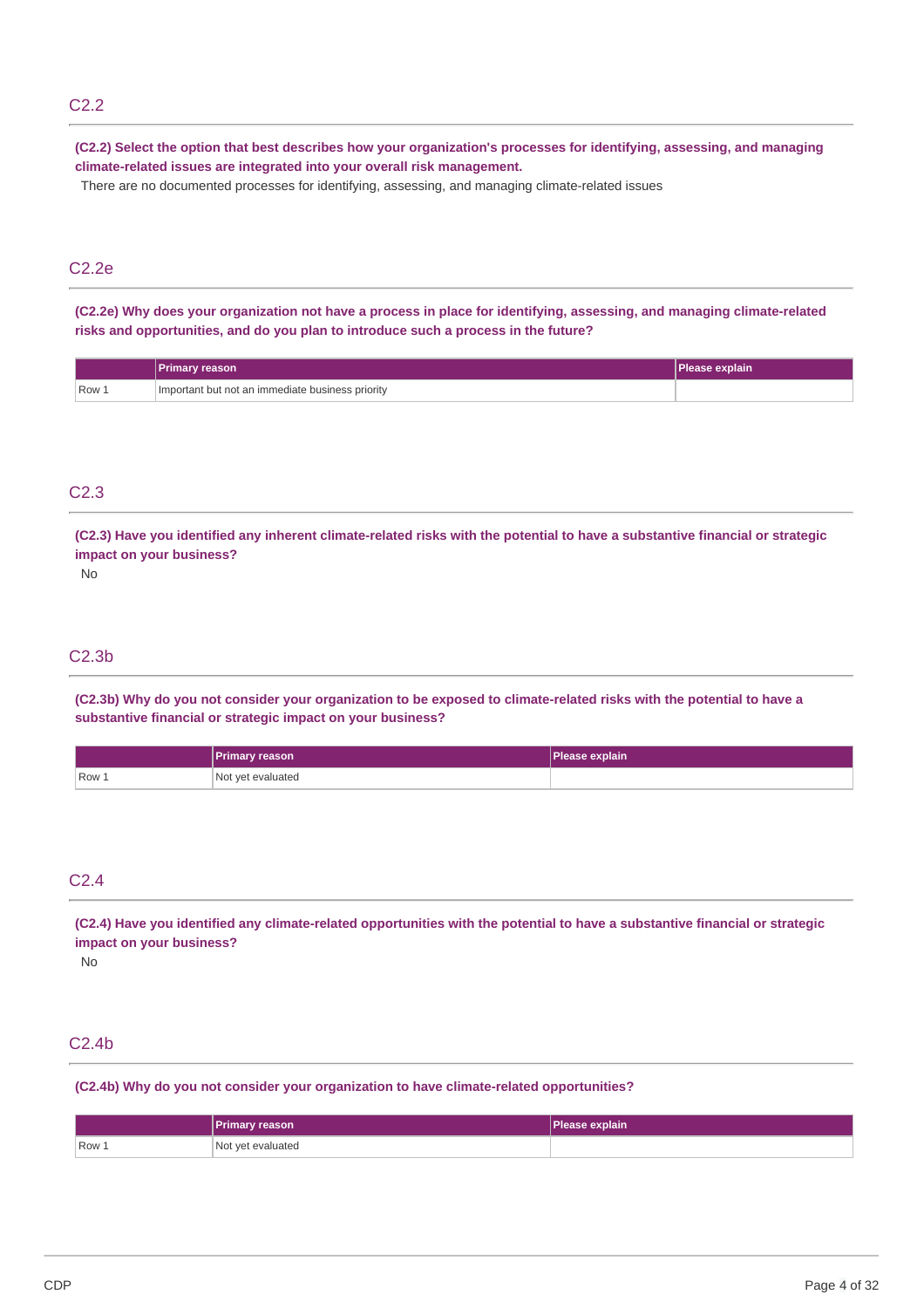# C2.5

### **(C2.5) Describe where and how the identified risks and opportunities have impacted your business.**

|                                      | Impact        | <b>Description</b> |
|--------------------------------------|---------------|--------------------|
| Products and services                | Not evaluated |                    |
| Supply chain and/or value chain      | Not evaluated |                    |
| Adaptation and mitigation activities | Not evaluated |                    |
| Investment in R&D                    | Not evaluated |                    |
| Operations                           | Not evaluated |                    |
| Other, please specify                | Not evaluated |                    |

# C2.6

### (C2.6) Describe where and how the identified risks and opportunities have factored into your financial planning process.

|                                           | <b>Relevance</b> | <b>Description</b> |
|-------------------------------------------|------------------|--------------------|
| Revenues                                  | Not evaluated    |                    |
| Operating costs                           | Not evaluated    |                    |
| Capital expenditures / capital allocation | Not evaluated    |                    |
| Acquisitions and divestments              | Not evaluated    |                    |
| Access to capital                         | Not evaluated    |                    |
| Assets                                    | Not evaluated    |                    |
| Liabilities                               | Not evaluated    |                    |
| Other                                     | Not evaluated    |                    |

# C3. Business Strategy

# C3.1

**(C3.1) Are climate-related issues integrated into your business strategy?** Yes

# C3.1a

**(C3.1a) Does your organization use climate-related scenario analysis to inform your business strategy?** No, and we do not anticipate doing so in the next two years

# C3.1c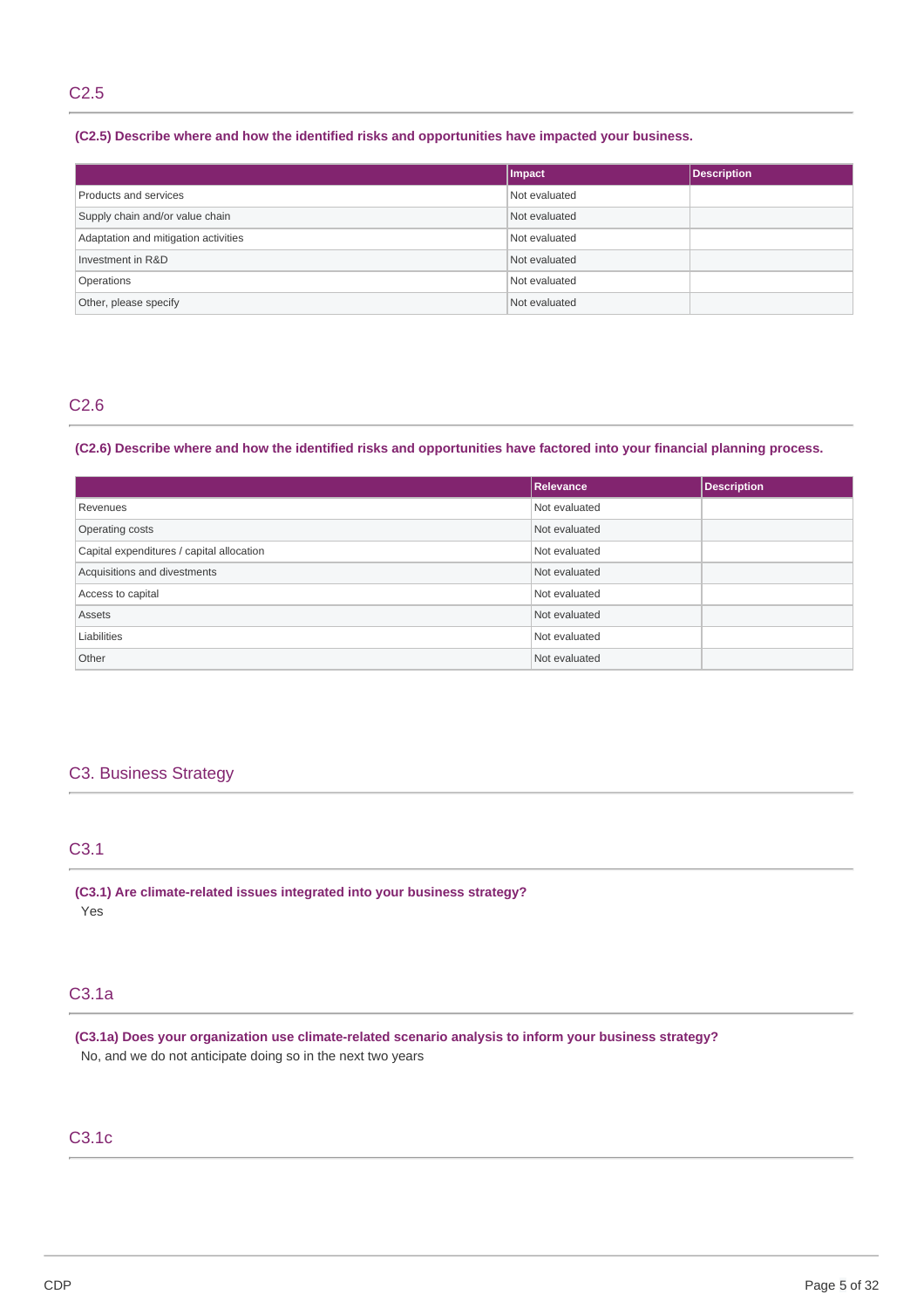#### **(C3.1c) Explain how climate-related issues are integrated into your business objectives and strategy.**

Energy & Greenhouse Gases is a material aspect of our sustainability performance, as shown in the Materiality Assessment that we include in our annual Sustainability Report each year. As a result, we have an established Strategic Management Program for Energy and Greenhouse Gases, which is a global programme covering all activities and operations and founded on our commitment to continual improvement and international good practice including the RBA Code of Conduct, Greenhouse Gas Protocol and Global Reporting Initiative standards.

We have a global Sustainability Team, who lead, manage and inform the development of the Program in partnership with the management team at our manufacturing facility. The Head of that team (Sr Director, Head of Sustainability) reports to our Senior VP of World-Wide Operations. The Senior VP of World-Wide Operations is our executive-level Program Sponsor and reports to our CEO & President, who is on our Board of Directors

# C3.1g

### **(C3.1g) Why does your organization not use climate-related scenario analysis to inform your business strategy?**

The reporting period for this report is CY2016. Climate-related scenario analysis and transition planning disclosure was only piloted by CDP in the Assessing Low-Carbon Transition (ACT) initiative in 2016. We were not involved at that time

# C4. Targets and performance

## C4.1

**(C4.1) Did you have an emissions target that was active in the reporting year?** Absolute target

# C4.1a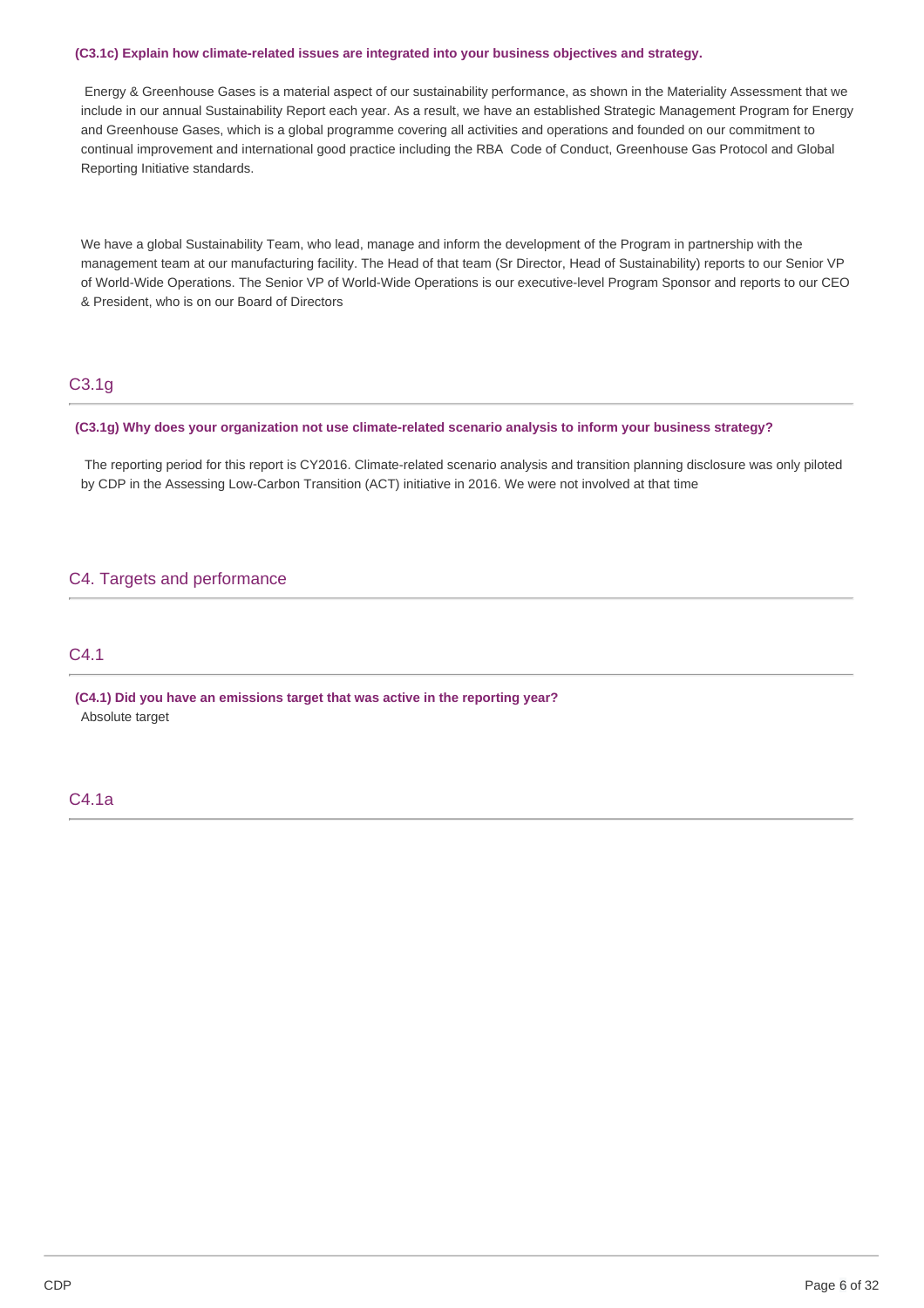#### **(C4.1a) Provide details of your absolute emissions target(s) and progress made against those targets.**

**Target reference number**

Abs 1

**Scope**

Scope 1+2 (location-based)

**% emissions in Scope** 100

**% reduction from base year** 20

**Base year** 2010

**Start year** 2010

**Base year emissions covered by target (metric tons CO2e)** 16969

**Target year** 2018

#### **Is this a science-based target?**

No, and we do not anticipate setting one in the next 2 years

**% achieved (emissions)**

4

### **Target status**

Underway

### **Please explain**

Scope 1 and 2 emissions are generated at our manufacturing facility in China. In CY13, we set a goal to decrease total GHG emissions from operations (Scope 1 and Scope 2) by 20% by CY18, compared to CY10 The total GHG emissions (Scope 1 & 2) have reduced by 4%, compared to CY10 levels. This includes a 54% reduction in absolute Scope 1 emissions, which was accomplished by replacing water heating by natural with recycled hot water from a local factory in CY11. Total electricity consumption CY16 is broadly similar to total electricity consumption in CY10, despite substantial increases in production levels.

# C4.2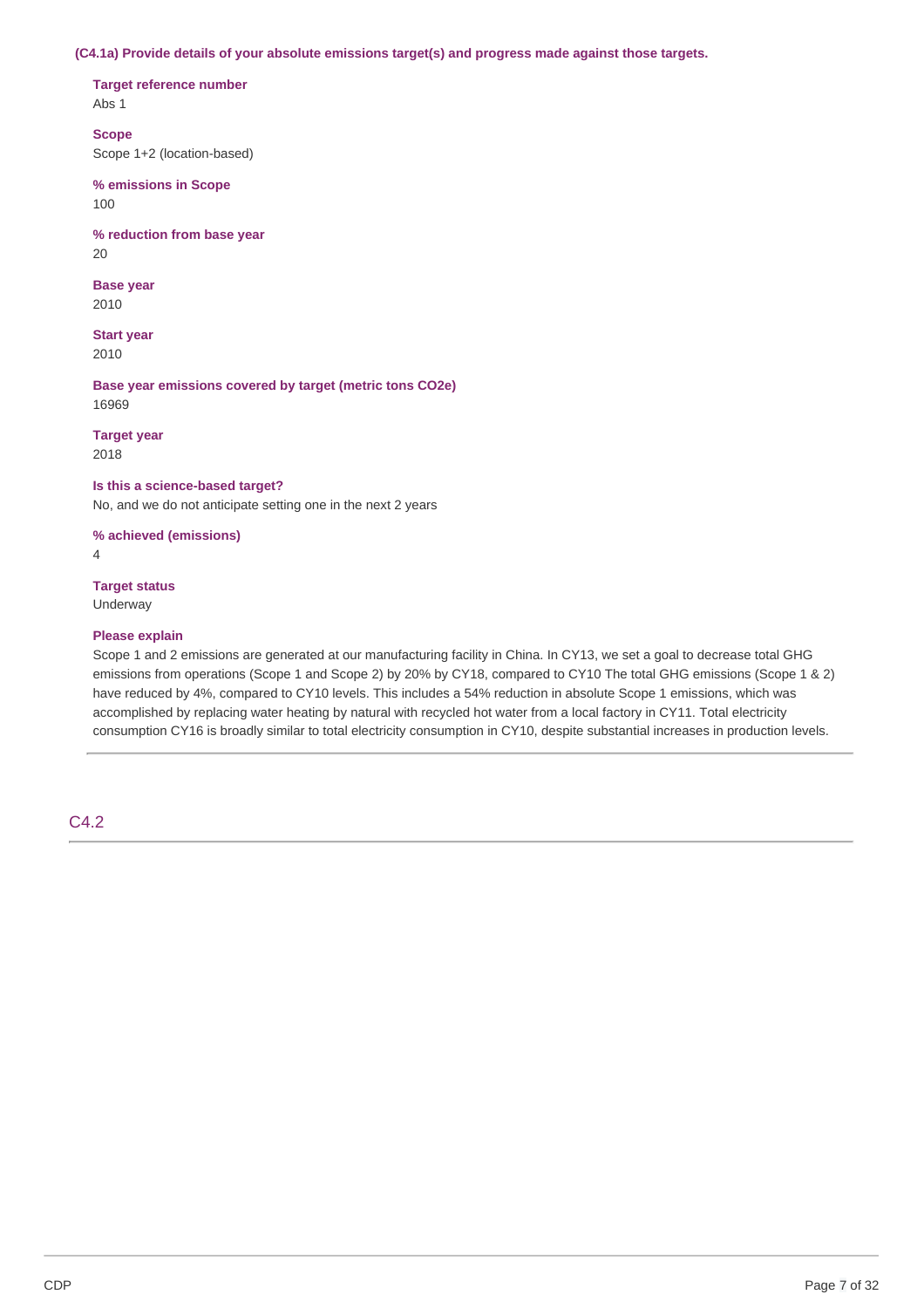#### **(C4.2) Provide details of other key climate-related targets not already reported in question C4.1/a/b.**

**Target** Energy usage

**KPI – Metric numerator** Electricity Usage in kwh

**KPI – Metric denominator (intensity targets only)**

**Base year** 2010

**Start year**

2010

**Target year** 2018

**KPI in baseline year** 20024864

**KPI in target year** 17021134

**% achieved in reporting year** 0.1

**Target Status** Underway

### **Please explain**

Energy use in CY16 is lower than energy use in CY10, but 11% up, compared to last year (CY15) The increase (compared to last year) is primarily due to increase in activity at our manufacturing facility due to increase in sales demand. Electricity consumption in CY16 is broadly similar to electricity consumption in CY10, despite substantial increases in production levels.

### **Part of emissions target**

As most of our emissions are from electricity use, this target is directly related to our total emissions reduction target.

### **Is this target part of an overarching initiative?**

No, it's not part of an overarching initiative

# C4.3

(C4.3) Did you have emissions reduction initiatives that were active within the reporting year? Note that this can include **those in the planning and/or implementation phases.** Yes

## C4.3a

(C4.3a) Identify the total number of projects at each stage of development, and for those in the implementation stages, the **estimated CO2e savings.**

|                           | Number of projects | Total estimated annual CO2e savings in metric tonnes CO2e (only for rows marked *) |
|---------------------------|--------------------|------------------------------------------------------------------------------------|
| Under investigation       |                    |                                                                                    |
| To be implemented*        |                    |                                                                                    |
| Implementation commenced* |                    |                                                                                    |
| Implemented*              |                    |                                                                                    |
| Not to be implemented     |                    |                                                                                    |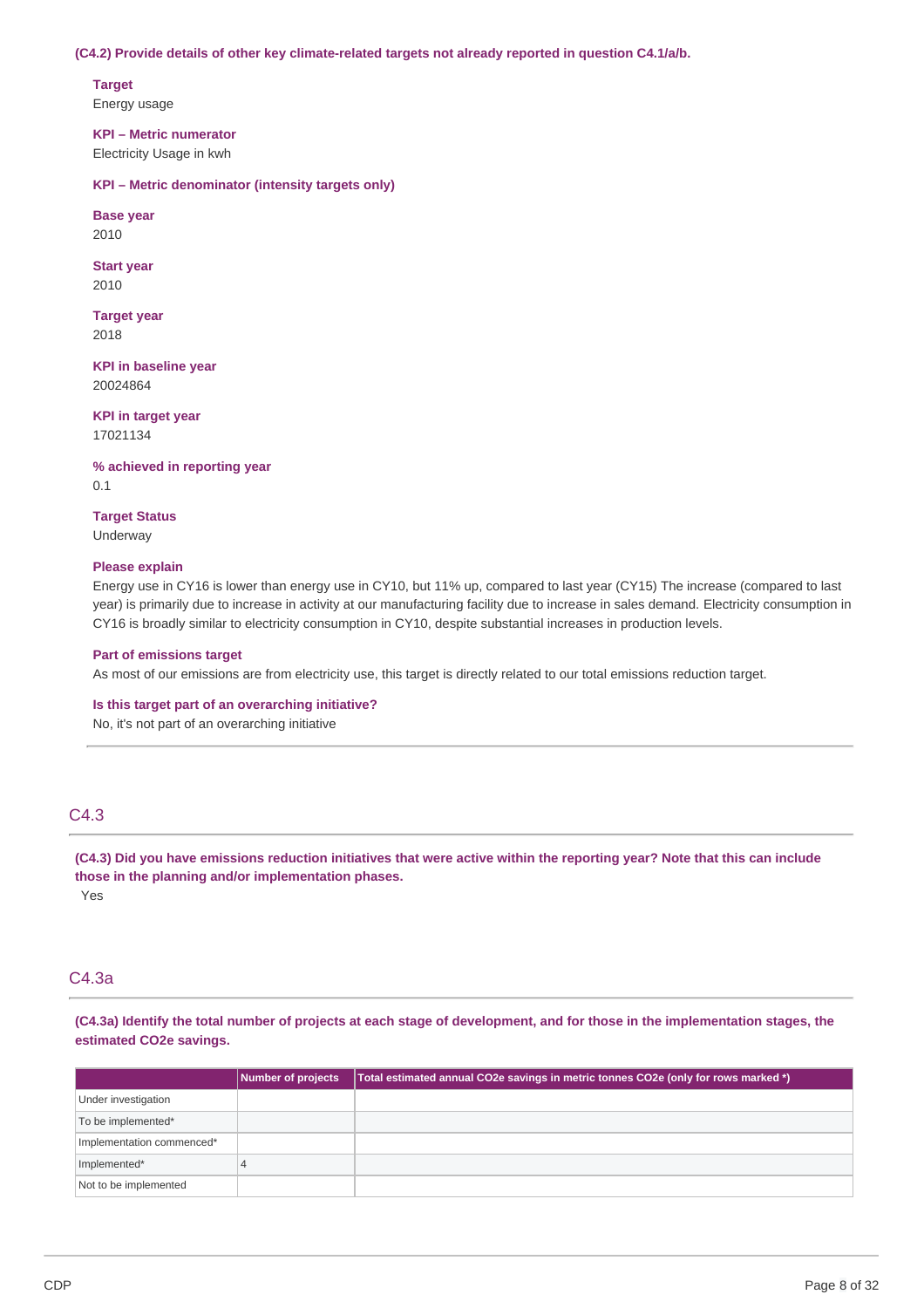### C4.3b

#### **(C4.3b) Provide details on the initiatives implemented in the reporting year in the table below.**

#### **Activity type**

Energy efficiency: Processes

**Description of activity** Cooling technology

#### **Estimated annual CO2e savings (metric tonnes CO2e)**

**Scope** Scope 2 (location-based)

### **Voluntary/Mandatory** Voluntary

### **Annual monetary savings (unit currency – as specified in CC0.4)**

#### **Investment required (unit currency – as specified in CC0.4)**

### **Payback period**

Please select

# **Estimated lifetime of the initiative**

Please select

### **Comment**

•Turn off the air condition when no personal in the room •According to actual situation, timely adjust the temperature of water for Carrier host. •Good maintenance of air condition system

#### **Activity type**

Energy efficiency: Building services

# **Description of activity**

Lighting

### **Estimated annual CO2e savings (metric tonnes CO2e)**

**Scope**

Scope 2 (location-based)

# **Voluntary/Mandatory**

Voluntary

### **Annual monetary savings (unit currency – as specified in CC0.4)**

### **Investment required (unit currency – as specified in CC0.4)**

**Payback period** Please select

# **Estimated lifetime of the initiative**

Please select

### **Comment**

Lighting replacement with LED. Use 15W LED lamp to replace 28W T5 lamp, total 3000 units

### **Activity type**

Energy efficiency: Building services

#### **Description of activity** HVAC

### **Estimated annual CO2e savings (metric tonnes CO2e)**

**Scope**

Scope 2 (location-based)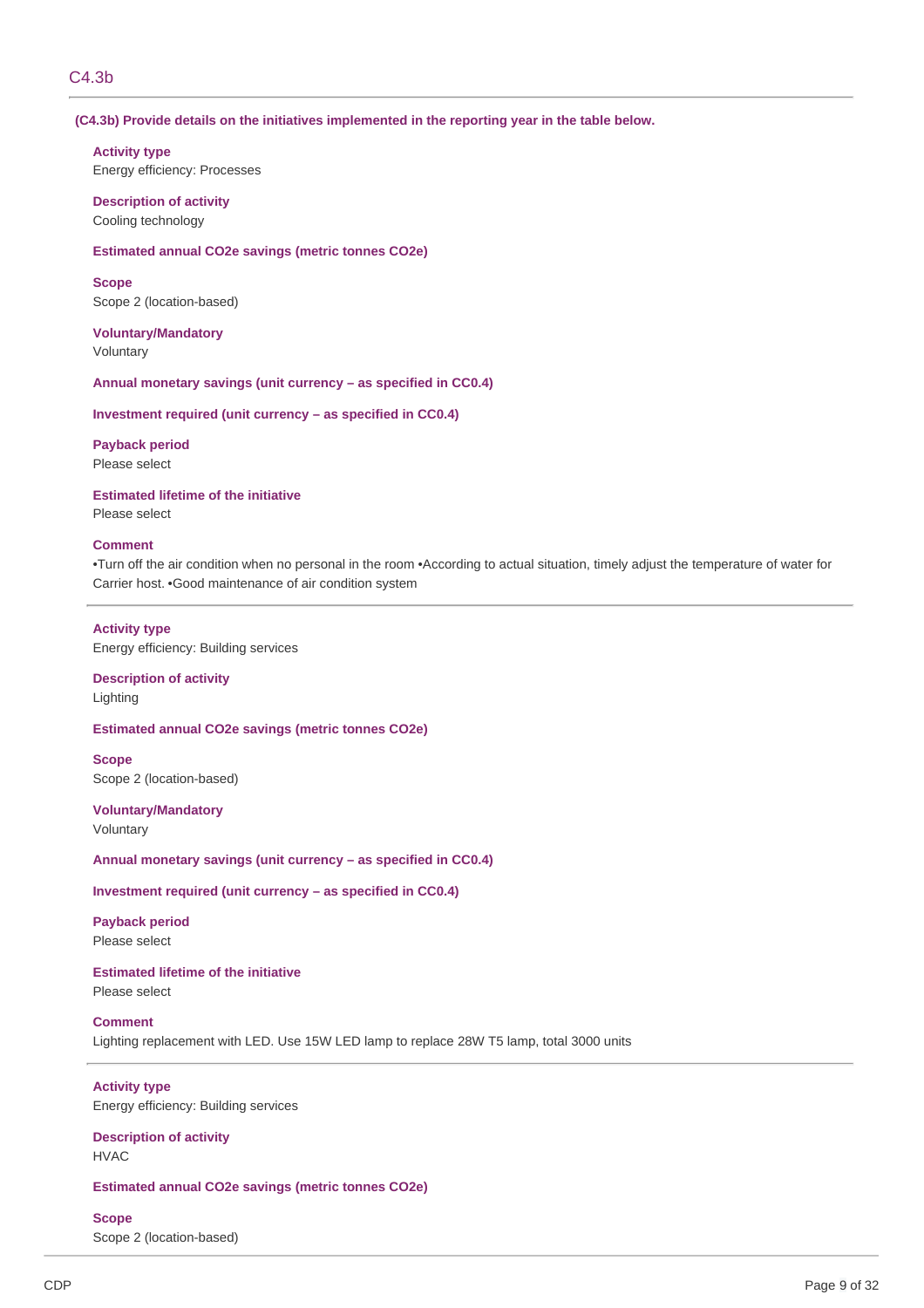# **Voluntary/Mandatory**

Voluntary

### **Annual monetary savings (unit currency – as specified in CC0.4)**

**Investment required (unit currency – as specified in CC0.4)**

### **Payback period** Please select

# **Estimated lifetime of the initiative**

# Please select

# **Comment**

Regularly check kinds of leaks. AC pipe insulation leak check

# **Activity type**

Energy efficiency: Building services

### **Description of activity**

Other, please specify (Time control of equipments)

### **Estimated annual CO2e savings (metric tonnes CO2e)**

**Scope** Scope 2 (location-based)

### **Voluntary/Mandatory** Voluntary

**Annual monetary savings (unit currency – as specified in CC0.4)**

### **Investment required (unit currency – as specified in CC0.4)**

**Payback period** Please select

### **Estimated lifetime of the initiative**

Please select

### **Comment**

Strengthen the time control of lighting, ventilation and other facilities to reduce the consumption of electric energy Close office lighting, FCU, computer ,printer etc to saving electricity consumption

### C4.3c

### **(C4.3c) What methods do you use to drive investment in emissions reduction activities?**

| <b>I</b> Method                        | <b>Comment</b>                                                                                                                                                                |
|----------------------------------------|-------------------------------------------------------------------------------------------------------------------------------------------------------------------------------|
| Financial optimization<br>calculations | Decision-making related to our Energy and Greenhouse Gas Management Programme is informed by robust cost-benefit analysis with<br>the goal of optimising return on investment |
| Employee engagement                    | We use posters and our intranet to periodically communicate our energy and greenhouse performance, key aspects of our management<br>programme and general awareness campaigns |

# C4.5

(C4.5) Do you classify any of your existing goods and/or services as low-carbon products or do they enable a third party to **avoid GHG emissions?**

Yes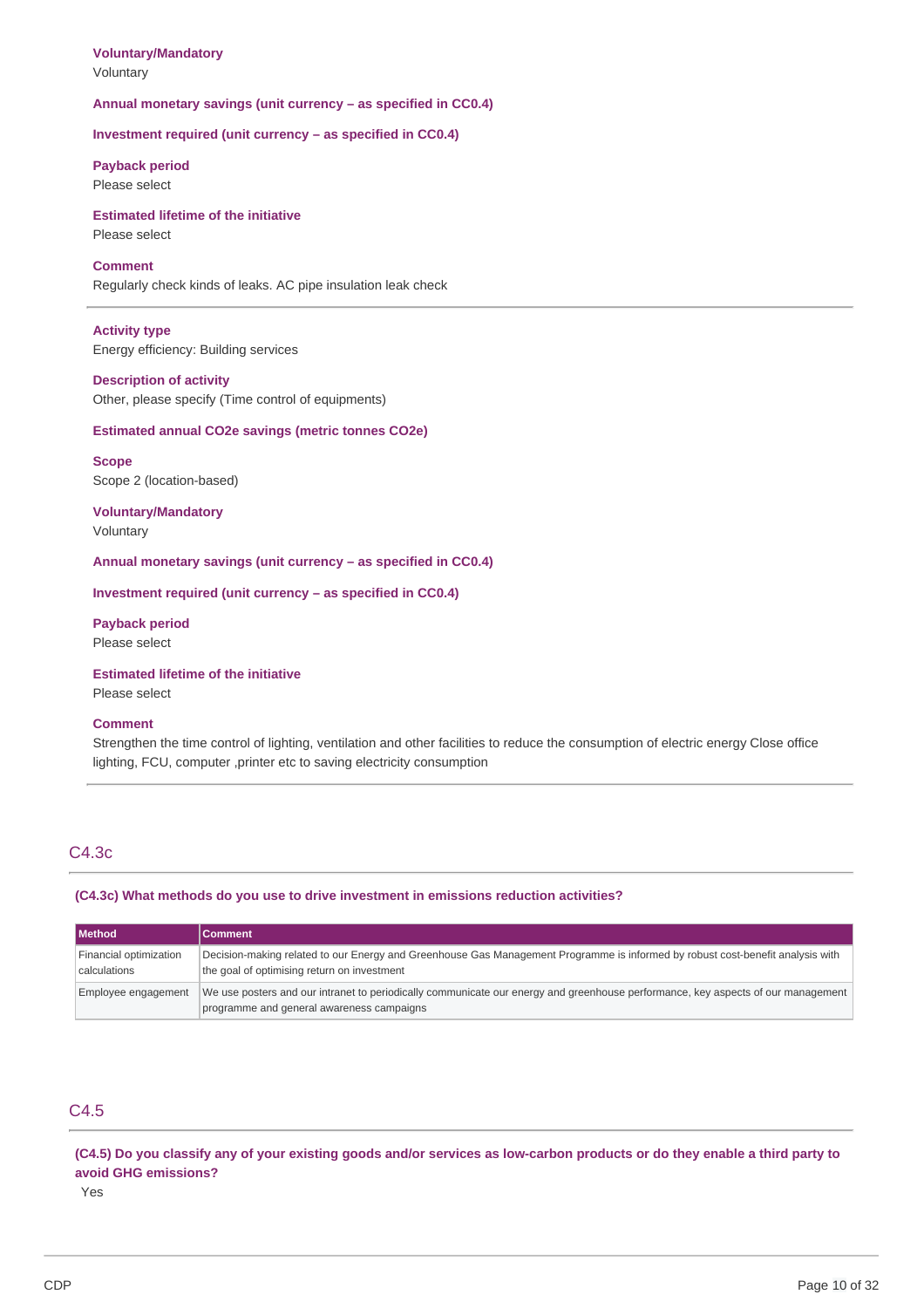(C4.5a) Provide details of your products and/or services that you classify as low-carbon products or that enable a third party **to avoid GHG emissions.**

**Level of aggregation**

Product

**Description of product/Group of products** Mouse

**Are these low-carbon product(s) or do they enable avoided emissions?**

Avoided emissions

**Taxonomy, project or methodology used to classify product(s) as low-carbon or to calculate avoided emissions** Other, please specify (Internal Study)

#### **% revenue from low carbon product(s) in the reporting year**

#### **Comment**

Identifying opportunities and means to improve battery life and product energy efficiencyand product energy efficiency is an integral part of our new product innovation process. As an example, since 2001, we have worked to incrementally improve the energy efficiency of our mice products from generation to generation, without sacrificing product performance or consumer experience. See page 41 of our Sustainability report our successful innovations to date highlighting our improvement in energy efficiency in mouse products.

### **Level of aggregation**

Product

**Description of product/Group of products**

Video Conferencing equipment

### **Are these low-carbon product(s) or do they enable avoided emissions?**

Avoided emissions

**Taxonomy, project or methodology used to classify product(s) as low-carbon or to calculate avoided emissions** Other, please specify (Internal Study)

#### **% revenue from low carbon product(s) in the reporting year**

#### **Comment**

We make products and solutions that enable real time video, audio and content sharing capability for business and individuals. These products are used by our own employees and consumers and reduce the need for business and other travel, and scope 3 emissions.

### C5. Emissions methodology

C5.1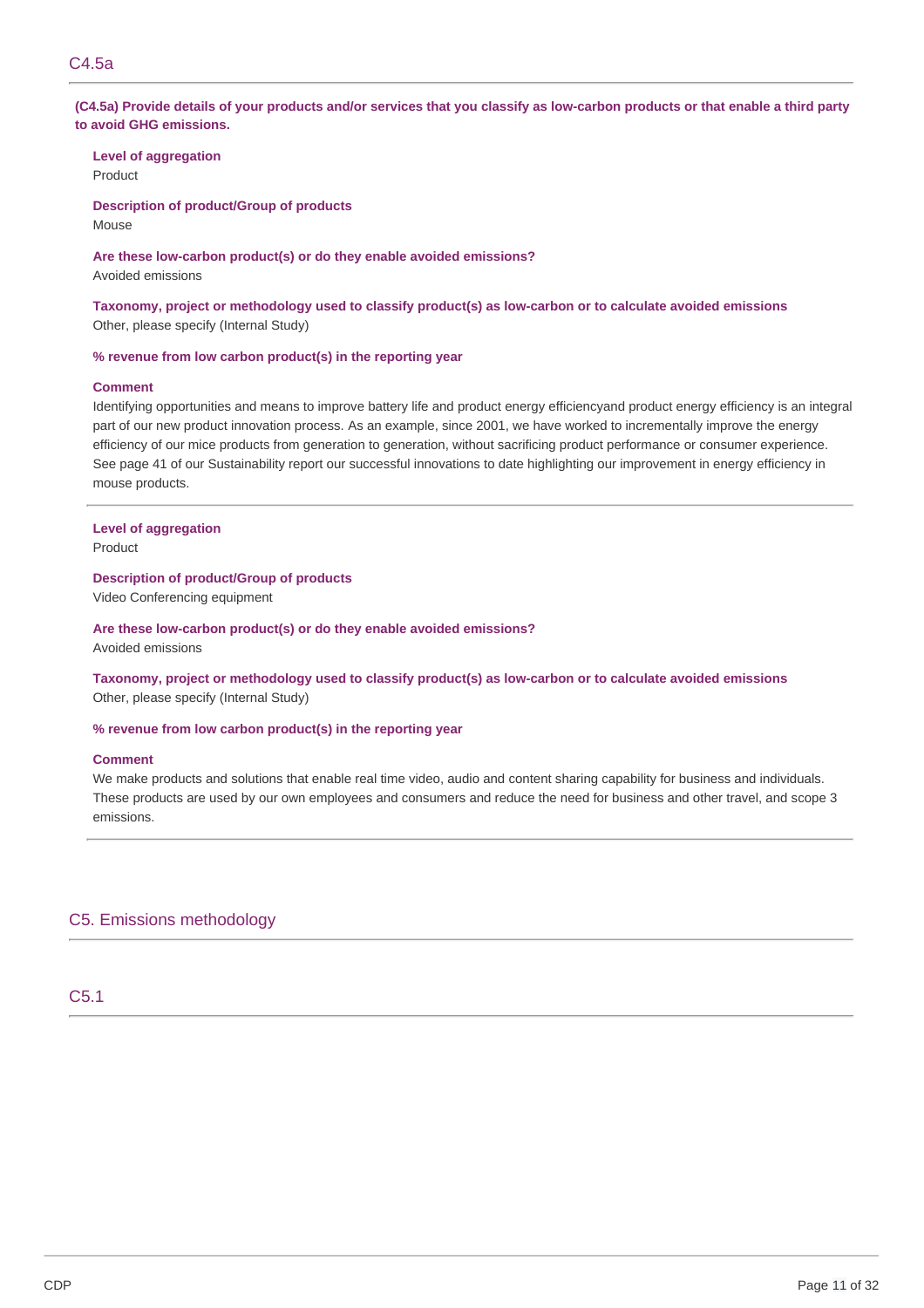#### **(C5.1) Provide your base year and base year emissions (Scopes 1 and 2).**

#### **Scope 1**

**Base year start** January 1 2010

**Base year end** December 31 2010

**Base year emissions (metric tons CO2e)** 1192

**Comment**

**Scope 2 (location-based)**

**Base year start** January 1 2010

**Base year end** December 31 2010

**Base year emissions (metric tons CO2e)** 15777

**Comment**

**Scope 2 (market-based)**

**Base year start**

**Base year end**

**Base year emissions (metric tons CO2e)**

**Comment**

### C5.2

(C5.2) Select the name of the standard, protocol, or methodology you have used to collect activity data and calculate Scope **1 and Scope 2 emissions.**

The Greenhouse Gas Protocol: A Corporate Accounting and Reporting Standard (Revised Edition)

### C6. Emissions data

### C6.1

**(C6.1) What were your organization's gross global Scope 1 emissions in metric tons CO2e?**

#### **Row 1**

**Gross global Scope 1 emissions (metric tons CO2e)** 562

**End-year of reporting period** <Not Applicable>

#### **Comment**

C6.2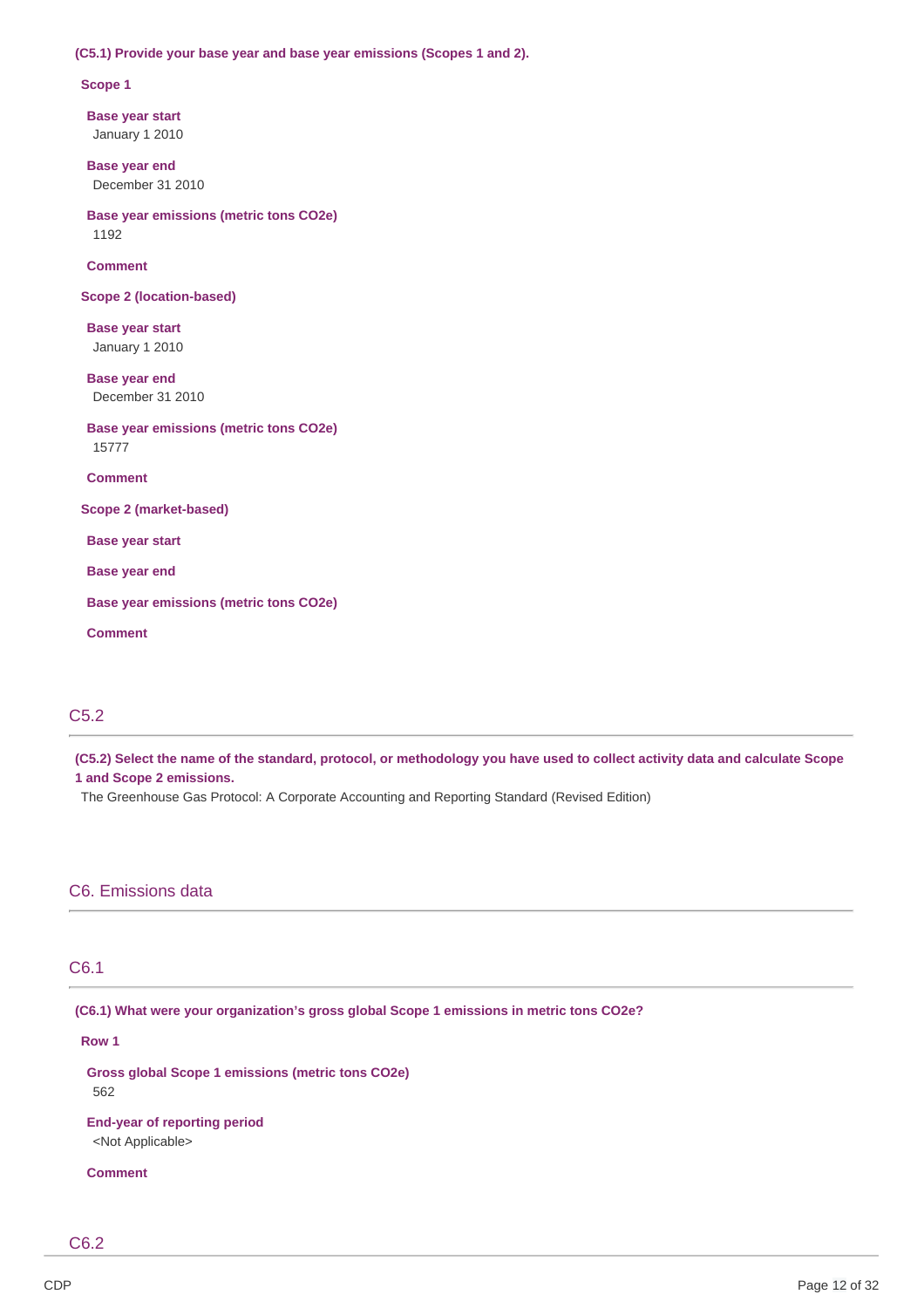### **(C6.2) Describe your organization's approach to reporting Scope 2 emissions.**

#### **Row 1**

### **Scope 2, location-based**

We are reporting a Scope 2, location-based figure

### **Scope 2, market-based**

We have operations where we are able to access electricity supplier emission factors or residual emissions factors, but are unable to report a Scope 2, market-based figure

#### **Comment**

# C6.3

### **(C6.3) What were your organization's gross global Scope 2 emissions in metric tons CO2e?**

#### **Row 1**

**Scope 2, location-based** 15763

### **Scope 2, market-based (if applicable)** <Not Applicable>

**End-year of reporting period** <Not Applicable>

**Comment**

# C6.4

(C6.4) Are there any sources (e.g. facilities, specific GHGs, activities, geographies, etc.) of Scope 1 and Scope 2 emissions **that are within your selected reporting boundary which are not included in your disclosure?** No

# C6.5

**(C6.5) Account for your organization's Scope 3 emissions, disclosing and explaining any exclusions.**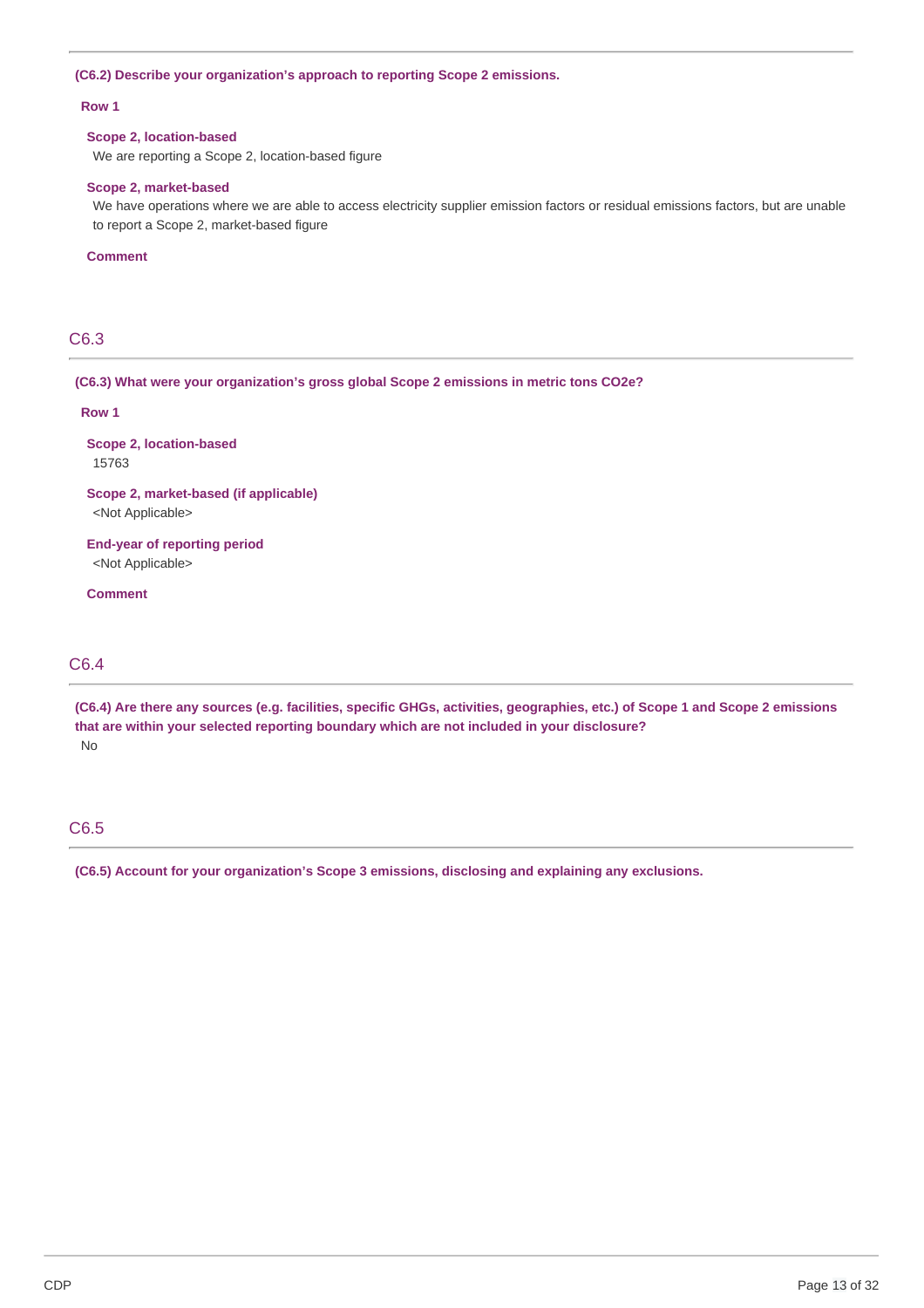#### **Purchased goods and services**

#### **Evaluation status**

Relevant, calculated

# **Metric tonnes CO2e**

59832

#### **Emissions calculation methodology**

Calculated based on revenue apportioned emissions reported to Logitech via Supplier Surveys. The survey was send to Logitech's Core/major suppliers

### **Percentage of emissions calculated using data obtained from suppliers or value chain partners**

58

#### **Explanation**

In recent years we have been working with our Core Suppliers to develop oversight of material Scope 3 emissions from supplier manufacturing. We have estimated the total greenhouse gas emissions associated with supplier manufacturing through life cycle analysis of our top products, and we have also successfully collated hard data accounting for 58% of our direct spend on supplier manufacturing. That work has helped us identify a number of opportunities for improvement. Over the coming year, we will continue those efforts to build out a full baseline for Core Suppliers and encourage target setting and energy improvement opportunities.

### **Capital goods**

**Evaluation status** Not evaluated

**Metric tonnes CO2e**

**Emissions calculation methodology**

**Percentage of emissions calculated using data obtained from suppliers or value chain partners**

**Explanation**

**Fuel-and-energy-related activities (not included in Scope 1 or 2)**

**Evaluation status** Not evaluated

**Metric tonnes CO2e**

**Emissions calculation methodology**

**Percentage of emissions calculated using data obtained from suppliers or value chain partners**

**Explanation**

**Upstream transportation and distribution**

**Evaluation status** Not evaluated

**Metric tonnes CO2e**

**Emissions calculation methodology**

**Percentage of emissions calculated using data obtained from suppliers or value chain partners**

**Explanation**

**Waste generated in operations**

**Evaluation status** Not evaluated

**Metric tonnes CO2e**

**Emissions calculation methodology**

**Percentage of emissions calculated using data obtained from suppliers or value chain partners**

**Explanation**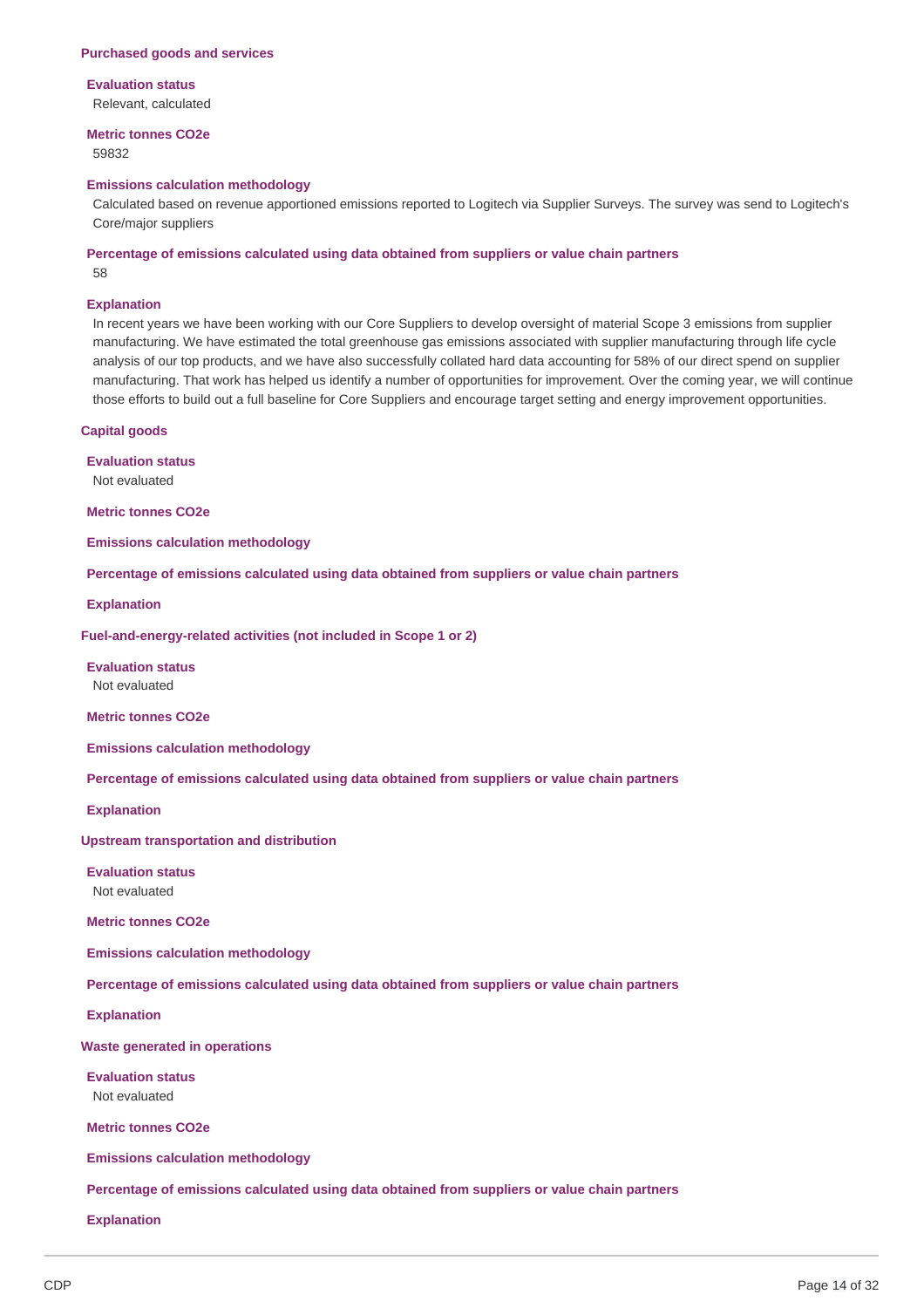#### **Business travel**

#### **Evaluation status**

Relevant, not yet calculated

#### **Metric tonnes CO2e**

#### **Emissions calculation methodology**

#### **Percentage of emissions calculated using data obtained from suppliers or value chain partners**

#### **Explanation**

Logitech policy is for all business travel to be booked via a number of appointed travel agents. We are working with our travel agents to collate and report on GHG emissions with these travel activities

#### **Employee commuting**

**Evaluation status** Not evaluated

**Metric tonnes CO2e**

**Emissions calculation methodology**

**Percentage of emissions calculated using data obtained from suppliers or value chain partners**

#### **Explanation**

**Upstream leased assets**

**Evaluation status** Not evaluated

**Metric tonnes CO2e**

**Emissions calculation methodology**

**Percentage of emissions calculated using data obtained from suppliers or value chain partners**

#### **Explanation**

### **Downstream transportation and distribution**

**Evaluation status** Relevant, calculated

# **Metric tonnes CO2e**

73653

#### **Emissions calculation methodology**

Calculated from sales and weight data and applying emission factors from GHG Protocol Mobile guide

#### **Percentage of emissions calculated using data obtained from suppliers or value chain partners** 72

#### **Explanation**

Approximately 95% of our products (by weight) were transported to the market by sea freight in 2016. The other 5% of our products are transported by other means (e.g. air freight, train, truck and barge) and this has a disproportionate impact on the greenhouse gas footprint of our transport and logistical activities, accounting for nearly 70% of those emissions. We are working to optimize our approach to product distribution and logistics. In the last year we embarked on a new logistics program to reduce our use of air freight and introduce the Logitech "Silk Road" to transport products from our factory in China to our distribution centre in Europe by rail. This innovation has had a positive impact in terms of logistical efficiency and reliability, cost efficiency, and environmental footprint as the carbon footprint associated with rail transport is significantly lower than that associated with air transport. Our Sustainability Team is working with colleagues to develop a mechanism for collecting, capturing and reporting these improvements and monitoring GHG emissions associated with product distribution and logistics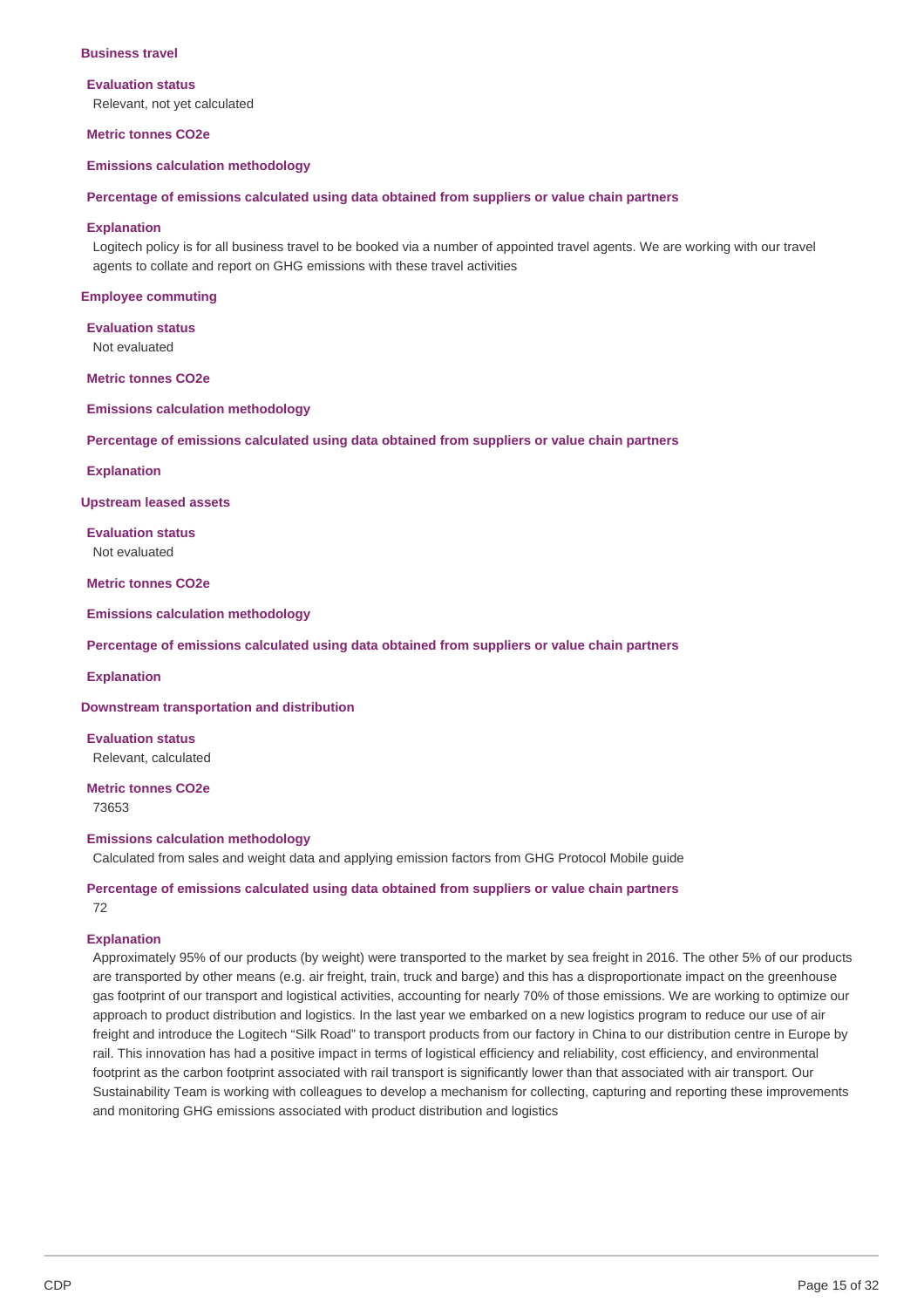#### **Processing of sold products**

#### **Evaluation status**

Not relevant, explanation provided

**Metric tonnes CO2e**

**Emissions calculation methodology**

**Percentage of emissions calculated using data obtained from suppliers or value chain partners**

**Explanation**

**Use of sold products**

**Evaluation status** Relevant, not yet calculated

**Metric tonnes CO2e**

**Emissions calculation methodology**

**Percentage of emissions calculated using data obtained from suppliers or value chain partners**

**Explanation**

**End of life treatment of sold products**

**Evaluation status** Relevant, not yet calculated

**Metric tonnes CO2e**

**Emissions calculation methodology**

**Percentage of emissions calculated using data obtained from suppliers or value chain partners**

**Explanation**

**Downstream leased assets**

**Evaluation status** Not evaluated

**Metric tonnes CO2e**

**Emissions calculation methodology**

**Percentage of emissions calculated using data obtained from suppliers or value chain partners**

**Explanation**

**Franchises**

**Evaluation status**

Not relevant, explanation provided

**Metric tonnes CO2e**

**Emissions calculation methodology**

**Percentage of emissions calculated using data obtained from suppliers or value chain partners**

**Explanation**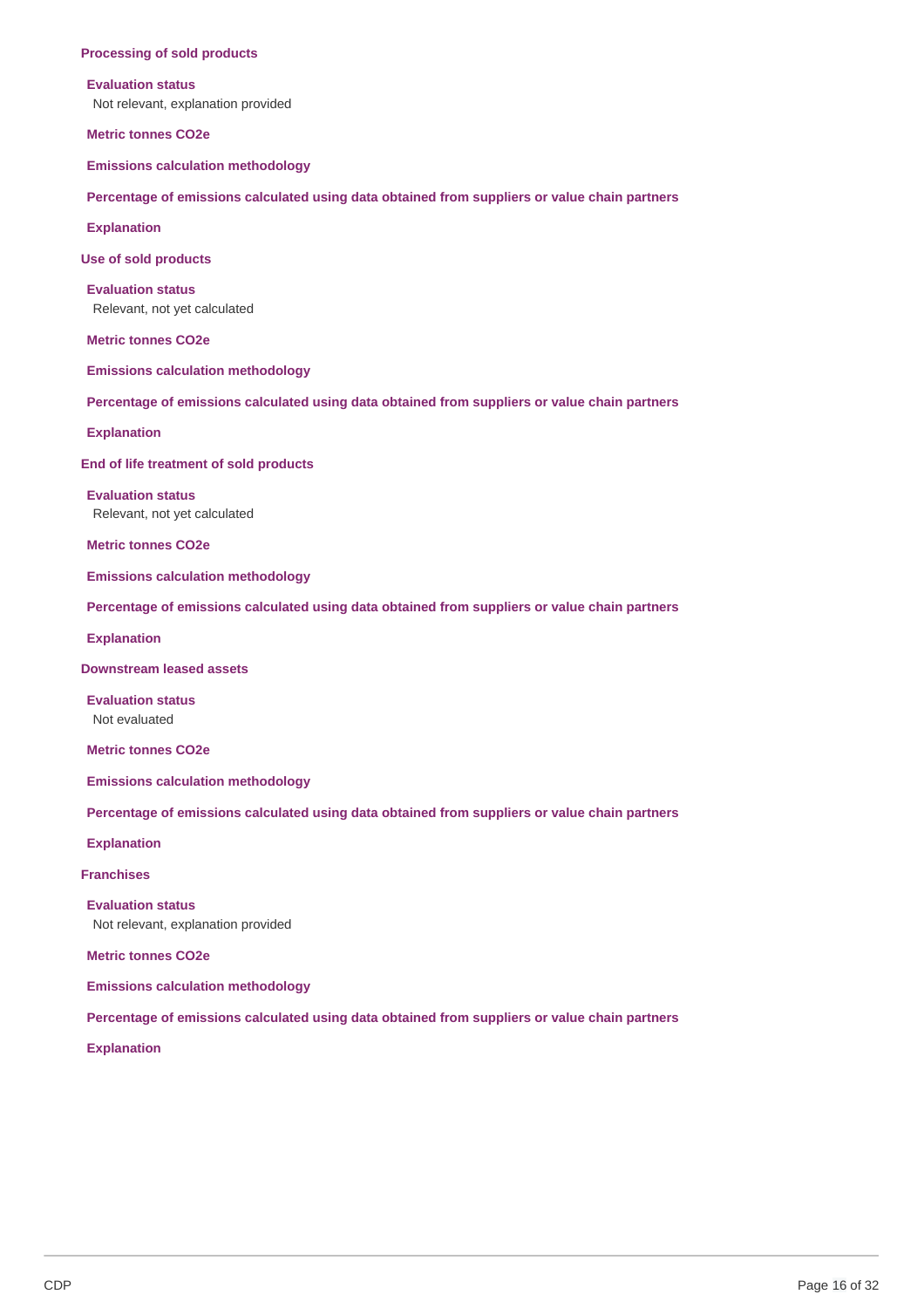#### **Investments**

#### **Evaluation status**

Not relevant, explanation provided

**Metric tonnes CO2e**

**Emissions calculation methodology**

**Percentage of emissions calculated using data obtained from suppliers or value chain partners**

**Explanation**

**Other (upstream)**

**Evaluation status** Not evaluated

**Metric tonnes CO2e**

**Emissions calculation methodology**

**Percentage of emissions calculated using data obtained from suppliers or value chain partners**

**Explanation**

**Other (downstream)**

**Evaluation status** Not evaluated

**Metric tonnes CO2e**

**Emissions calculation methodology**

**Percentage of emissions calculated using data obtained from suppliers or value chain partners**

**Explanation**

# C6.7

**(C6.7) Are carbon dioxide emissions from biologically sequestered carbon relevant to your organization?** No

### C6.10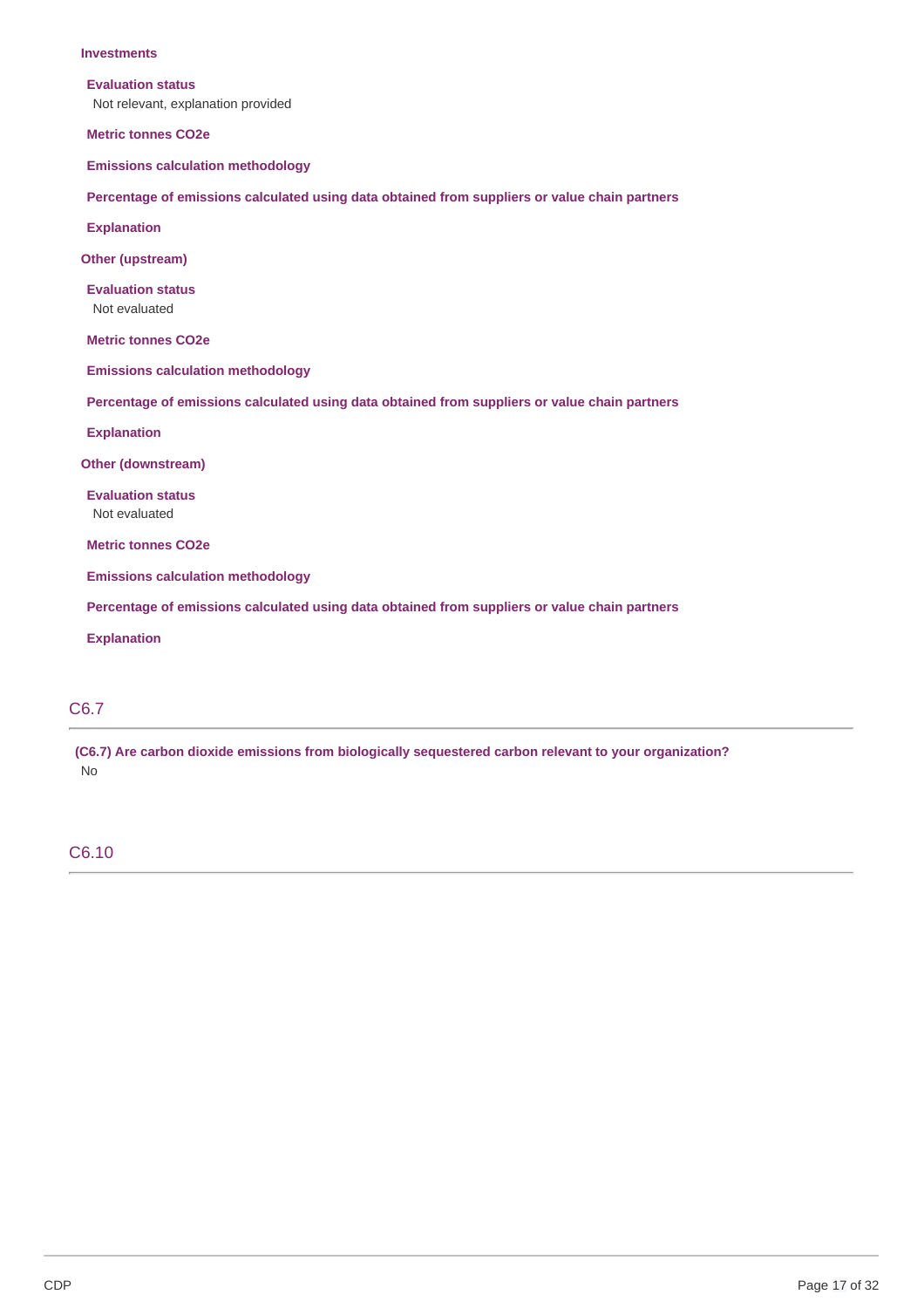(C6.10) Describe your gross global combined Scope 1 and 2 emissions for the reporting year in metric tons CO2e per unit currency total revenue and provide any additional intensity metrics that are appropriate to your business operations.

**Intensity figure** 7.38

**Metric numerator (Gross global combined Scope 1 and 2 emissions)** 16315

**Metric denominator** Other, please specify (Revenue (Million USD))

**Metric denominator: Unit total** 2210

**Scope 2 figure used** Location-based

**% change from previous year**

2

**Direction of change** Increased

### **Reason for change**

The increase is due to increase in manufacturing activity compared to CY15. However the total electricity consumption in CY16 is broadly similar to total electricity consumption of our baseline year CY10, despite substantial increases in production levels.

# C7. Emissions breakdowns

# C7.1

**(C7.1) Does your organization have greenhouse gas emissions other than carbon dioxide?** Yes

# C7.1a

(C7.1a) Break down your total gross global Scope 1 emissions by greenhouse gas type and provide the source of each used **greenhouse warming potential (GWP).**

| Greenhouse gas  | Scope 1 emissions (metric tons of CO2e) | <b>GWP Reference</b>                           |
|-----------------|-----------------------------------------|------------------------------------------------|
| CO <sub>2</sub> | 61                                      | Other, please specify (DEFRA 2016 EF)          |
| CH <sub>4</sub> | 0.14                                    | Other, please specify (DEFRA 2016 EF)          |
| <b>N2O</b>      | 0.23                                    | Other, please specify (DEFRA 2016 EF)          |
| <b>HFCs</b>     | 500                                     | IPCC Fourth Assessment Report (AR4 - 100 year) |

# C7.2

**(C7.2) Break down your total gross global Scope 1 emissions by country/region.**

| <b>Country/Region</b> | Scope 1 emissions (metric tons CO2e) |
|-----------------------|--------------------------------------|
| China                 | 562                                  |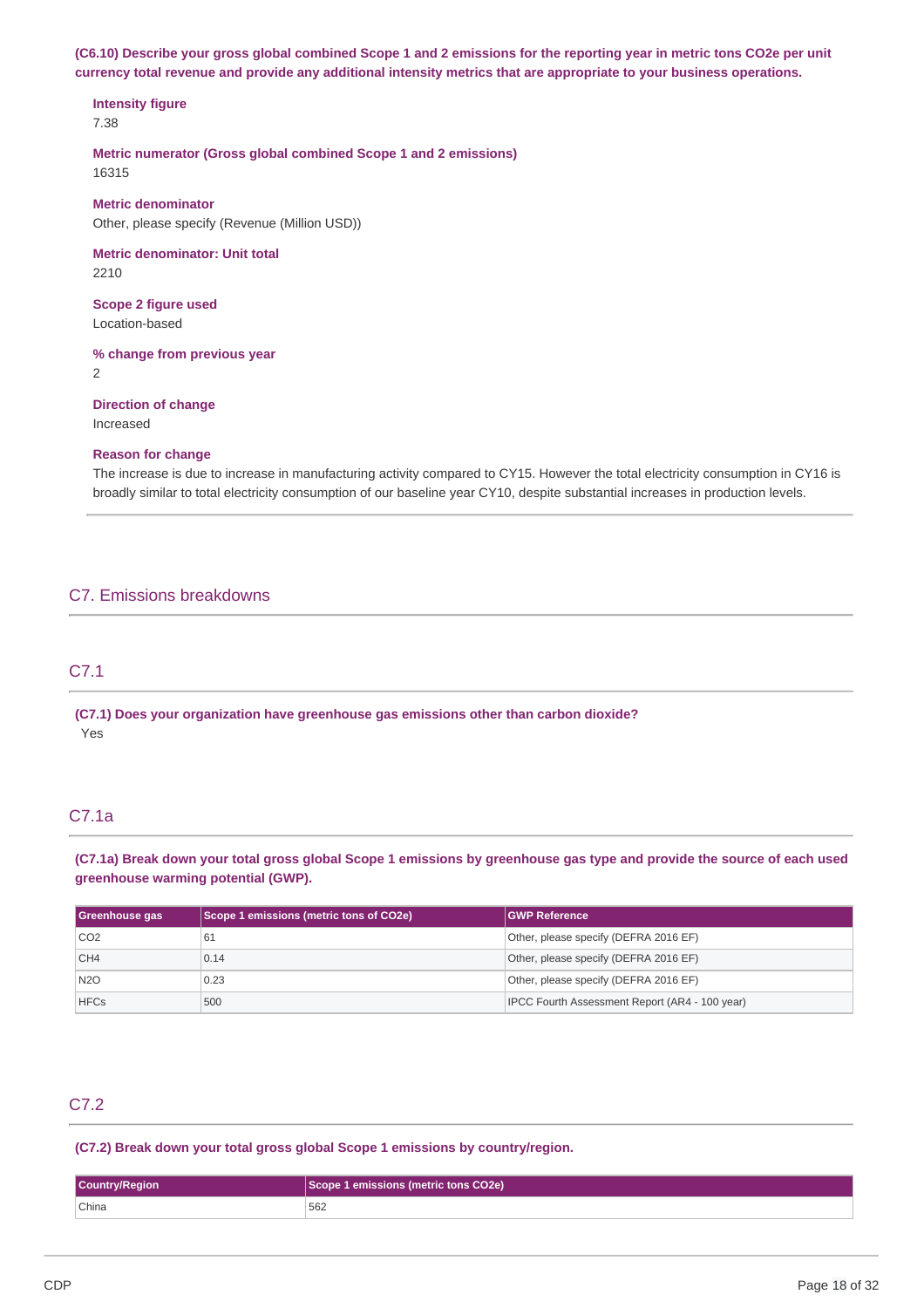# C7.3

**(C7.3) Indicate which gross global Scope 1 emissions breakdowns you are able to provide.** By activity

# C7.3c

### **(C7.3c) Break down your total gross global Scope 1 emissions by business activity.**

| <b>Activity</b>                                                                                             | Scope 1 emissions (metric tons CO2e) |
|-------------------------------------------------------------------------------------------------------------|--------------------------------------|
| Fuel- Diesel Type- From Mobile and Stationary Combustion Activity- Power generators, Vehicles and forklifts | 19                                   |
| Fuel- Petrol Type- From Mobile Combustion Activity- Company Vehicles                                        | 43                                   |
| Fuel-HFC-134a Type-From HFC Sources Activity- Used in Chillers in factory for HVAC                          | 114                                  |
| Fuel-HCFC-22 Type-From HFC Sources Activity- Used for Heat-pump of HVAC and small AC units in the factory   | 386                                  |

# C7.5

### **(C7.5) Break down your total gross global Scope 2 emissions by country/region.**

|       | Country/Region Scope 2, location-<br>based (metric tons<br>CO <sub>2e</sub> | Scope 2, market-<br>CO2e) | Purchased and consumed<br>based (metric tons   electricity, heat, steam or<br>cooling (MWh) | Purchased and consumed low-carbon electricity, heat,<br>steam or cooling accounted in market-based approach<br>(MWh) |
|-------|-----------------------------------------------------------------------------|---------------------------|---------------------------------------------------------------------------------------------|----------------------------------------------------------------------------------------------------------------------|
| China | 15763                                                                       |                           |                                                                                             |                                                                                                                      |

# C7.6

**(C7.6) Indicate which gross global Scope 2 emissions breakdowns you are able to provide.** By facility

### C7.6b

**(C7.6b) Break down your total gross global Scope 2 emissions by business facility.**

| <b>Facility</b>                           | Scope 2 location-based emissions (metric tons CO2e) Scope 2, market-based emissions (metric tons CO2e) [ |  |
|-------------------------------------------|----------------------------------------------------------------------------------------------------------|--|
| Include our factory and dormitories 15763 |                                                                                                          |  |

# C7.9

(C7.9) How do your gross global emissions (Scope 1 and 2 combined) for the reporting year compare to those of the **previous reporting year?** Increased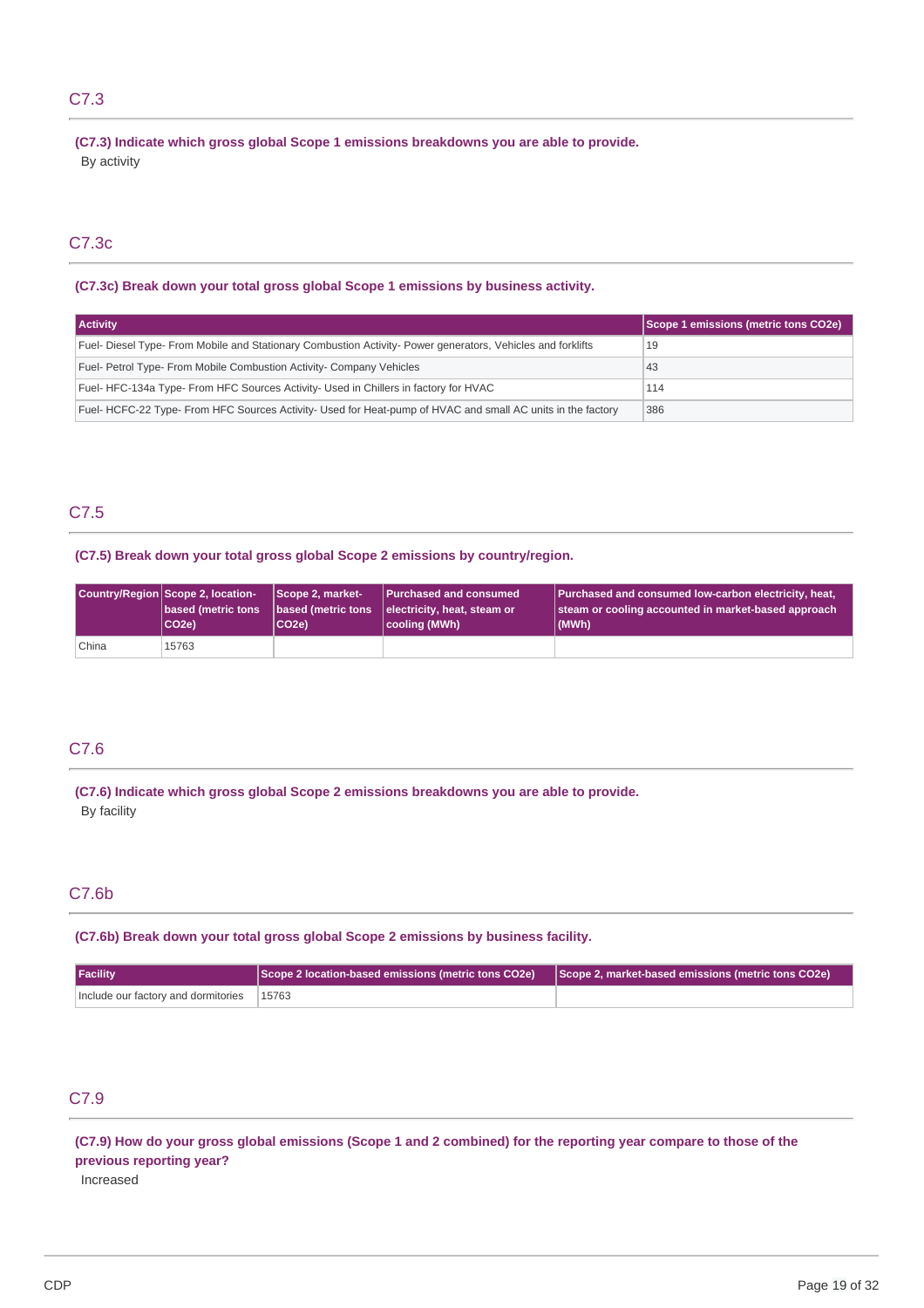(C7.9a) Identify the reasons for any change in your gross global emissions (Scope 1 and 2 combined) and for each of them **specify how your emissions compare to the previous year.**

|                                                  | Change in<br>emissions<br>(metric tons<br>CO <sub>2</sub> e) | <b>Direction</b><br>of change | <b>Emissions</b><br>value<br>(percentage) | Please explain calculation                                                                                                                                                                                                                            |
|--------------------------------------------------|--------------------------------------------------------------|-------------------------------|-------------------------------------------|-------------------------------------------------------------------------------------------------------------------------------------------------------------------------------------------------------------------------------------------------------|
| Change in<br>renewable<br>energy<br>consumption  |                                                              | $<$ Not<br>Applicable>        |                                           |                                                                                                                                                                                                                                                       |
| Other emissions<br>reduction<br>activities       |                                                              | $<$ Not<br>Applicable>        |                                           |                                                                                                                                                                                                                                                       |
| Divestment                                       |                                                              | $<$ Not<br>Applicable>        |                                           |                                                                                                                                                                                                                                                       |
| Acquisitions                                     |                                                              | $<$ Not<br>Applicable>        |                                           |                                                                                                                                                                                                                                                       |
| Mergers                                          |                                                              | $<$ Not<br>Applicable>        |                                           |                                                                                                                                                                                                                                                       |
| Change in output 1633                            |                                                              | Increased                     | 11                                        | The increase in emissions was mainly due to increase in production of high intensity and high<br>value products. There was an increase of 16% in the value of products produced in facilities under<br>scope which lead to the increase in emissions. |
| Change in<br>methodology                         |                                                              | $<$ Not<br>Applicable>        |                                           |                                                                                                                                                                                                                                                       |
| Change in<br>boundary                            |                                                              | $<$ Not<br>Applicable>        |                                           |                                                                                                                                                                                                                                                       |
| Change in<br>physical<br>operating<br>conditions |                                                              | $<$ Not<br>Applicable>        |                                           |                                                                                                                                                                                                                                                       |
| Unidentified                                     |                                                              | $<$ Not<br>Applicable>        |                                           |                                                                                                                                                                                                                                                       |
| Other                                            |                                                              | $<$ Not<br>Applicable>        |                                           |                                                                                                                                                                                                                                                       |

# C7.9b

(C7.9b) Are your emissions performance calculations in C7.9 and C7.9a based on a location-based Scope 2 emissions figure **or a market-based Scope 2 emissions figure?** Location-based

C8. Energy

# C8.1

**(C8.1) What percentage of your total operational spend in the reporting year was on energy?**

More than 0% but less than or equal to 5%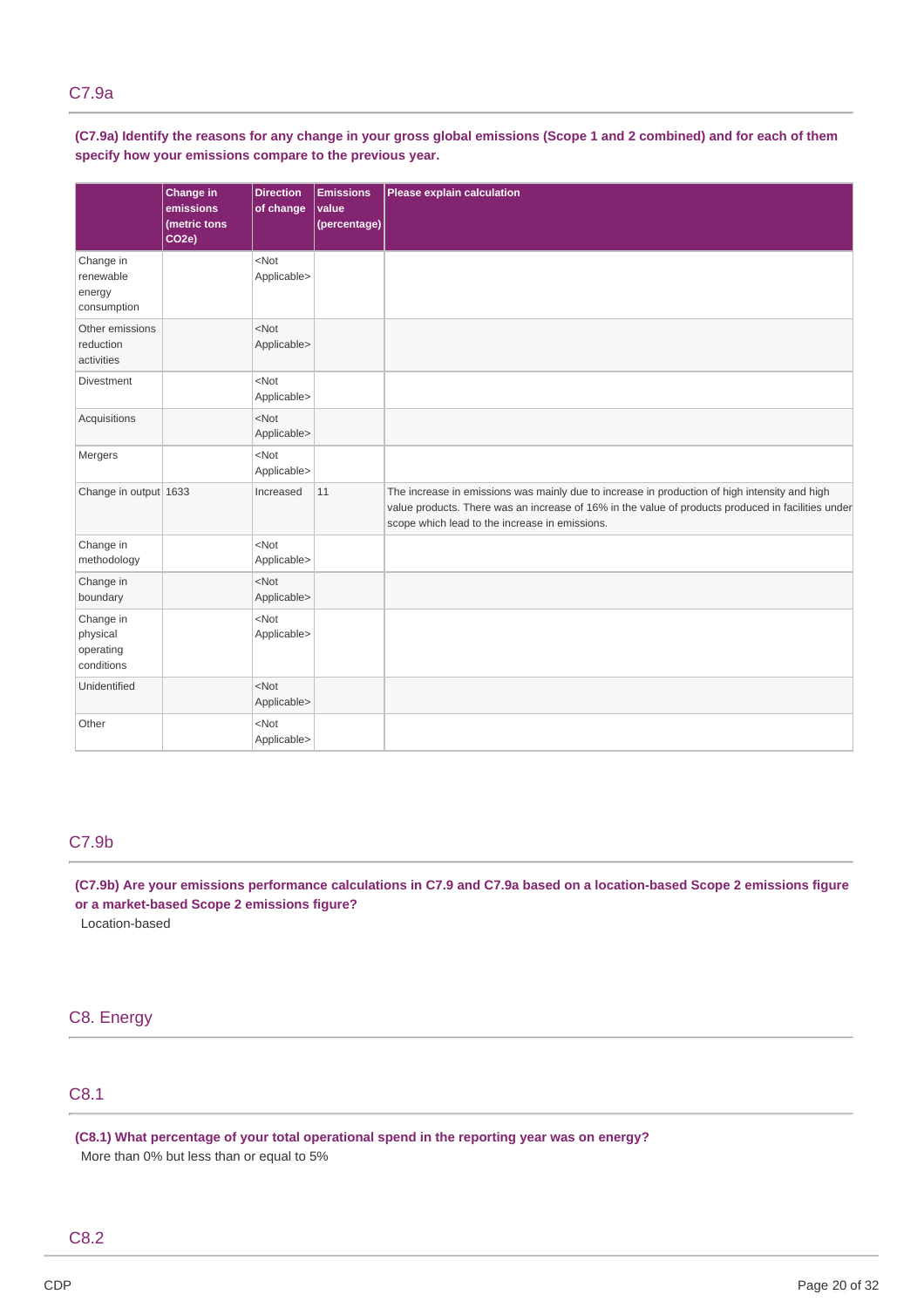### **(C8.2) Select which energy-related activities your organization has undertaken.**

|                                                    | Indicate whether your organization undertakes this energy-related activity |
|----------------------------------------------------|----------------------------------------------------------------------------|
| Consumption of fuel (excluding feedstocks)         | Yes                                                                        |
| Consumption of purchased or acquired electricity   | Yes                                                                        |
| Consumption of purchased or acquired heat          | <b>No</b>                                                                  |
| Consumption of purchased or acquired steam         | <b>No</b>                                                                  |
| Consumption of purchased or acquired cooling       | <b>No</b>                                                                  |
| Generation of electricity, heat, steam, or cooling | <b>No</b>                                                                  |

### C8.2a

# **(C8.2a) Report your organization's energy consumption totals (excluding feedstocks) in MWh.**

|                                                            | <b>Heating value</b>         | <b>MWh from renewable</b><br>sources | MWh from non-renewable<br>sources | <b>Total MWh</b>       |
|------------------------------------------------------------|------------------------------|--------------------------------------|-----------------------------------|------------------------|
| Consumption of fuel (excluding feedstock)                  | LHV (lower heating<br>value) |                                      | 244.78                            | 244.78                 |
| Consumption of purchased or acquired electricity           | <not applicable=""></not>    |                                      | 20007.69                          | 20007.69               |
| Consumption of purchased or acquired heat                  | <not applicable=""></not>    | <not applicable=""></not>            | <not applicable=""></not>         | $<$ Not<br>Applicable> |
| Consumption of purchased or acquired steam                 | <not applicable=""></not>    | <not applicable=""></not>            | <not applicable=""></not>         | $<$ Not<br>Applicable> |
| Consumption of purchased or acquired cooling               | <not applicable=""></not>    | <not applicable=""></not>            | <not applicable=""></not>         | $<$ Not<br>Applicable> |
| Consumption of self-generated non-fuel renewable<br>energy | <not applicable=""></not>    | <not applicable=""></not>            | <not applicable=""></not>         | $<$ Not<br>Applicable> |
| Total energy consumption                                   | <not applicable=""></not>    |                                      | 20252.48                          | 20252.48               |

# C8.2b

### **(C8.2b) Select the applications of your organization's consumption of fuel.**

|                                                         | Indicate whether your organization undertakes this fuel application |
|---------------------------------------------------------|---------------------------------------------------------------------|
| Consumption of fuel for the generation of electricity   | No                                                                  |
| Consumption of fuel for the generation of steam         | No.                                                                 |
| Consumption of fuel for the generation of cooling       | Yes                                                                 |
| Consumption of fuel for co-generation or tri-generation | No.                                                                 |

# C8.2c

**(C8.2c) State how much fuel in MWh your organization has consumed (excluding feedstocks) by fuel type.**

**Fuels (excluding feedstocks)** Diesel

**Heating value** LHV (lower heating value)

# **Total fuel MWh consumed by the organization**

71.78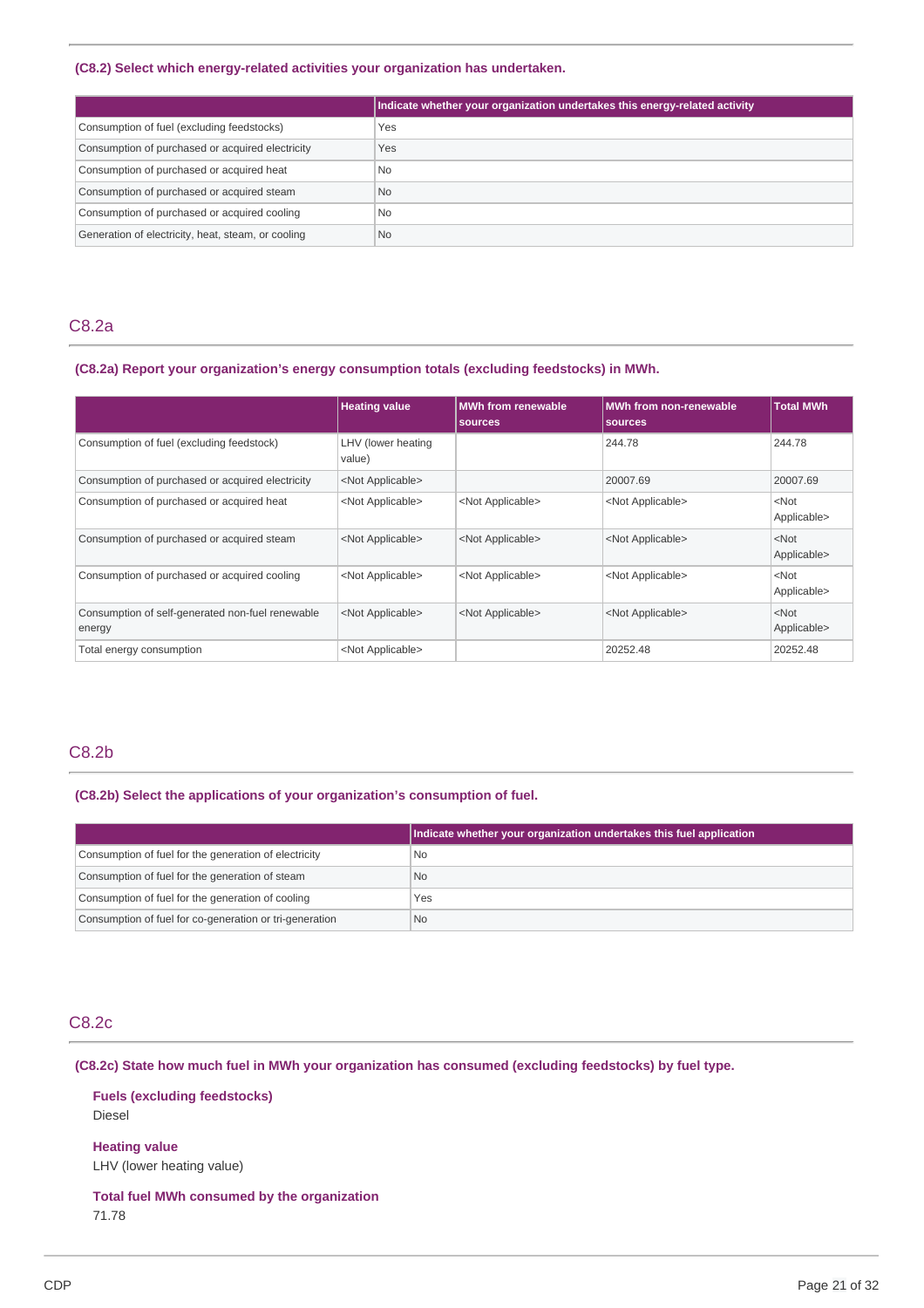**MWh fuel consumed for the self-generation of electricity** <Not Applicable>

**MWh fuel consumed for self-generation of heat**

**MWh fuel consumed for self-generation of steam** <Not Applicable>

**MWh fuel consumed for self-generation of cooling**

**MWh fuel consumed for self- cogeneration or self-trigeneration** <Not Applicable>

**Fuels (excluding feedstocks)** Petrol

**Heating value** LHV (lower heating value)

### **Total fuel MWh consumed by the organization** 172.71

**MWh fuel consumed for the self-generation of electricity** <Not Applicable>

**MWh fuel consumed for self-generation of heat**

**MWh fuel consumed for self-generation of steam** <Not Applicable>

**MWh fuel consumed for self-generation of cooling**

**MWh fuel consumed for self- cogeneration or self-trigeneration** <Not Applicable>

### **Fuels (excluding feedstocks)**

Other, please specify (HFC-134a)

# **Heating value**

LHV (lower heating value)

**Total fuel MWh consumed by the organization**

80

**MWh fuel consumed for the self-generation of electricity** <Not Applicable>

**MWh fuel consumed for self-generation of heat**

**MWh fuel consumed for self-generation of steam** <Not Applicable>

**MWh fuel consumed for self-generation of cooling** 80

**MWh fuel consumed for self- cogeneration or self-trigeneration** <Not Applicable>

**Fuels (excluding feedstocks)** Other, please specify (HCFC-22)

**Heating value** LHV (lower heating value)

**Total fuel MWh consumed by the organization** 213

**MWh fuel consumed for the self-generation of electricity** <Not Applicable>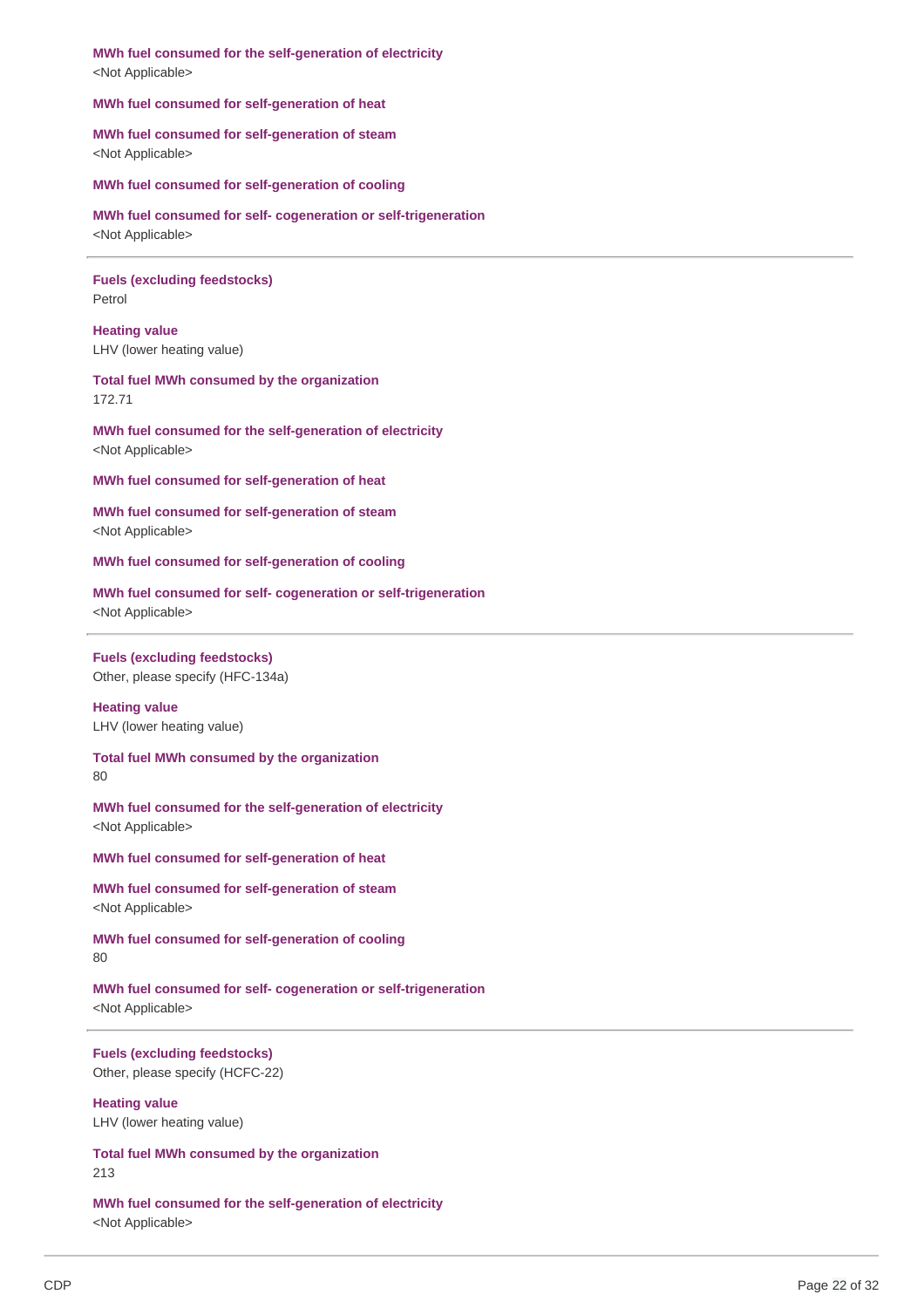#### **MWh fuel consumed for self-generation of heat**

**MWh fuel consumed for self-generation of steam** <Not Applicable>

**MWh fuel consumed for self-generation of cooling** 213

**MWh fuel consumed for self- cogeneration or self-trigeneration** <Not Applicable>

# C8.2d

**(C8.2d) List the average emission factors of the fuels reported in C8.2c.**

#### **Diesel**

**Emission factor** 0.26676

**Unit** kg CO2e per MWh

#### **Emission factor source**

UK DEFRA: From Department for Business, Energy & Industrial Strategy

#### **Comment**

### **Petrol**

**Emission factor** 0.24948

**Unit** kg CO2e per MWh

### **Emission factor source**

UK DEFRA: From Department for Business, Energy & Industrial Strategy

#### **Comment**

### **Other**

# **Emission factor**

1430

**Unit**

kg CO2e per MWh

### **Emission factor source**

UK DEFRA: From Department for Business, Energy & Industrial Strategy

### **Comment**

Emission Factor HFC-134a= 1430 kg CO2e/MWH HCFC-22= 1810 kg CO2e/MWH

### C8.2f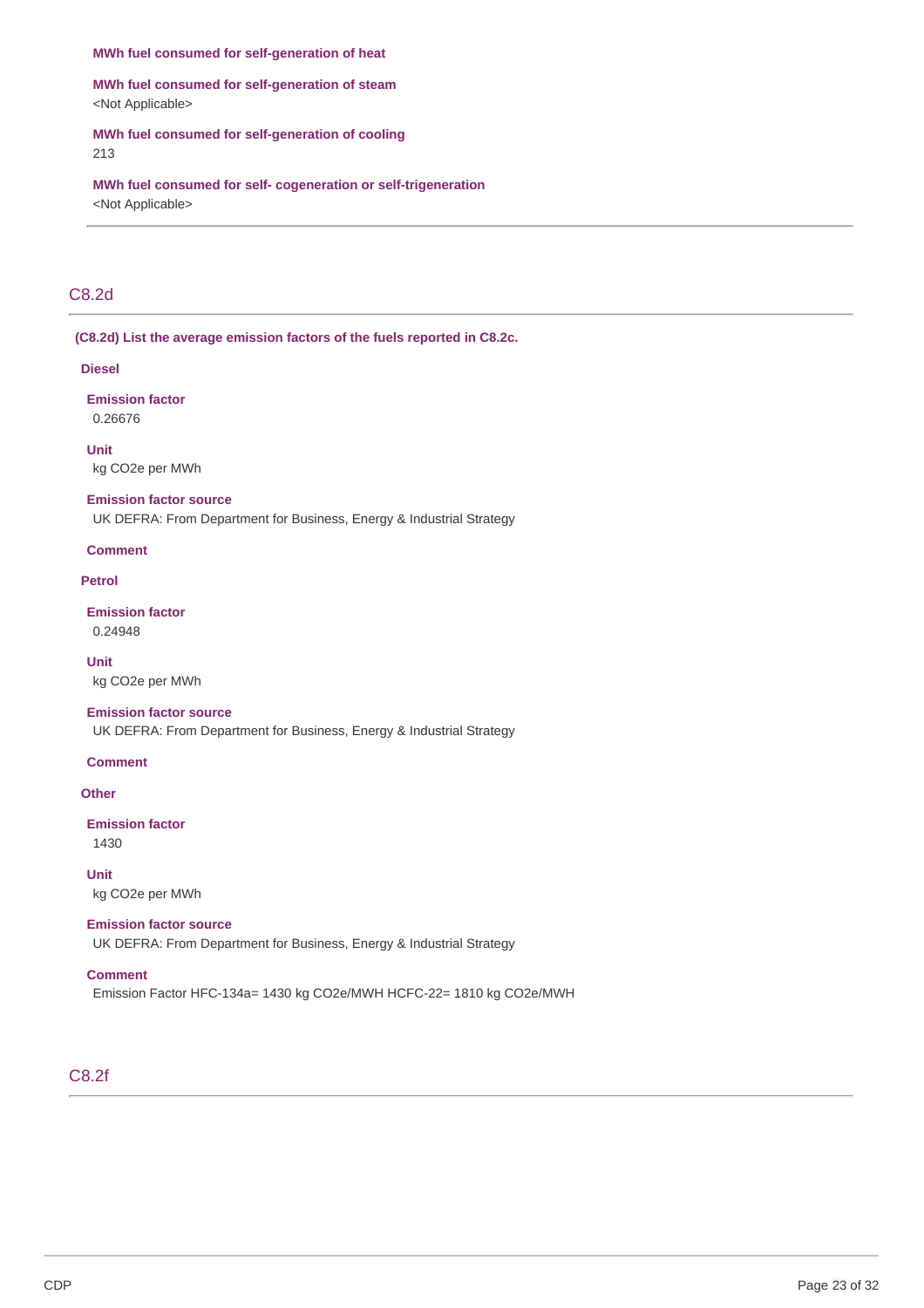### (C8.2f) Provide details on the electricity, heat, steam and/or cooling amounts that were accounted for at a low-carbon **emission factor in the market-based Scope 2 figure reported in C6.3.**

#### **Basis for applying a low-carbon emission factor**

No purchases or generation of low-carbon electricity, heat, steam or cooling accounted with a low-carbon emission factor

### **Low-carbon technology type**

<Not Applicable>

### **MWh consumed associated with low-carbon electricity, heat, steam or cooling**

<Not Applicable>

# **Emission factor (in units of metric tons CO2e per MWh)**

<Not Applicable>

#### **Comment**

### C9. Additional metrics

### C9.1

**(C9.1) Provide any additional climate-related metrics relevant to your business.**

### C10. Verification

### C10.1

**(C10.1) Indicate the verification/assurance status that applies to your reported emissions.**

|                                          | <b>Nerification/assurance status</b>     |
|------------------------------------------|------------------------------------------|
| Scope 1                                  | No third-party verification or assurance |
| Scope 2 (location-based or market-based) | No third-party verification or assurance |
| Scope 3                                  | No third-party verification or assurance |

## C10.2

(C10.2) Do you verify any climate-related information reported in your CDP disclosure other than the emissions figures **reported in C6.1, C6.3, and C6.5?**

No, we do not verify any other climate-related information reported in our CDP disclosure

# C11. Carbon pricing

# C11.1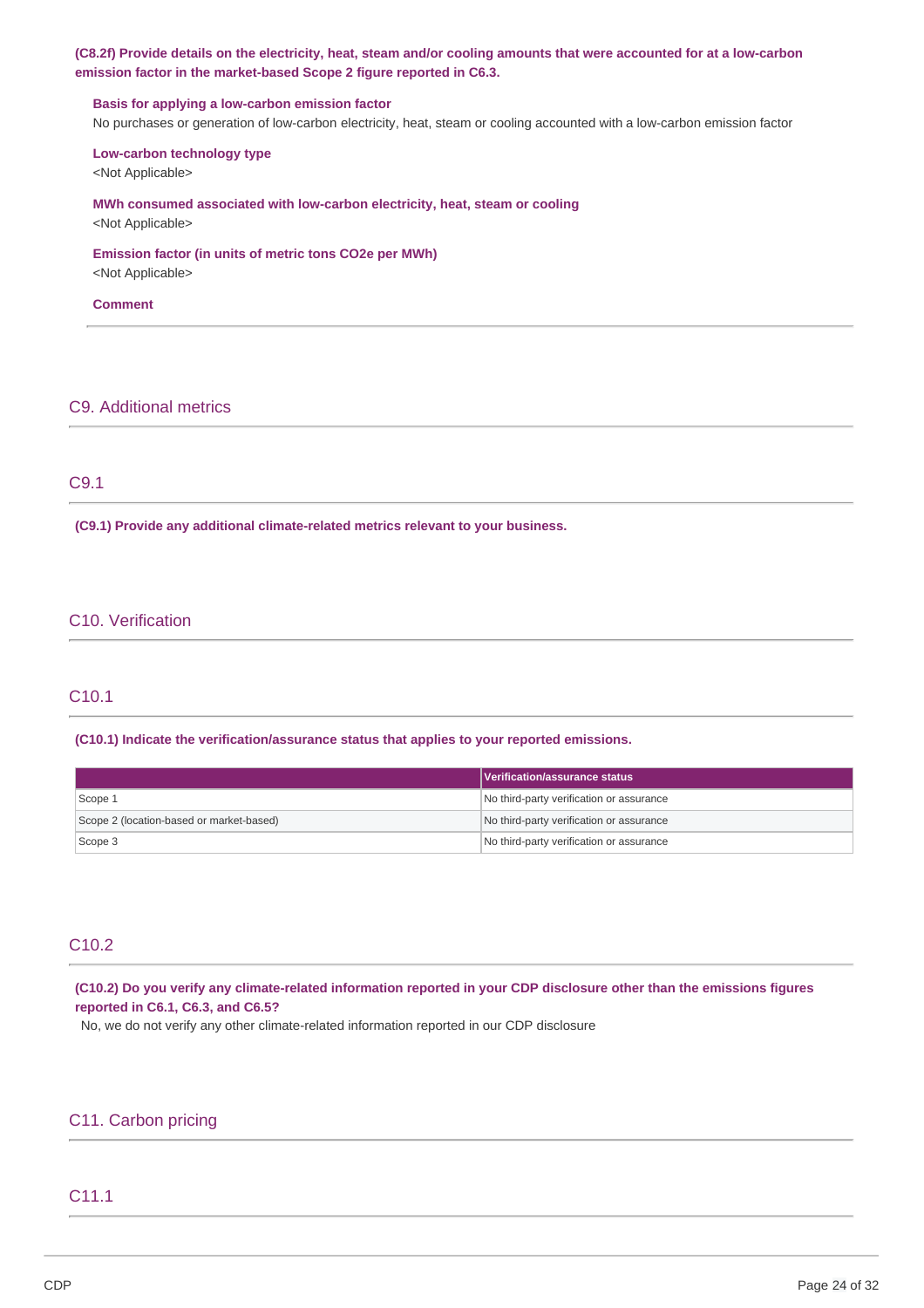(C11.1) Are any of your operations or activities regulated by a carbon pricing system (i.e. ETS, Cap & Trade or Carbon Tax)? No, and we do not anticipate being regulated in the next three years

# C11.2

**(C11.2) Has your organization originated or purchased any project-based carbon credits within the reporting period?** No

# C11.3

**(C11.3) Does your organization use an internal price on carbon?** No, and we do not currently anticipate doing so in the next two years

### C12. Engagement

### C12.1

**(C12.1) Do you engage with your value chain on climate-related issues?** Yes, our suppliers

# C12.1a

**(C12.1a) Provide details of your climate-related supplier engagement strategy.**

#### **Type of engagement**

Information collection (understanding supplier behavior)

#### **Details of engagement**

Collect climate change and carbon information at least annually from suppliers

**% of suppliers by number**

20

**% total procurement spend (direct and indirect)**

58

**% Scope 3 emissions as reported in C6.5**

```
44
```
#### **Rationale for the coverage of your engagement**

In recent years we have been working with our Core Suppliers to develop oversight of material Scope 3 emissions from supplier manufacturing. We have successfully collated data accounting for 58% of our major direct spend on supplier manufacturing. In this engagement the suppliers reported their Scope 1 and 2 emissions.

#### **Impact of engagement, including measures of success**

This engagement has helped us to understand our Scope 3 emissions from our Major Suppliers. We have increased the scope of the supplier participation by 3% in 2016 compared to 2015. In 2 years we want to capture our suppliers accounting for 80% of our total spend

#### **Comment**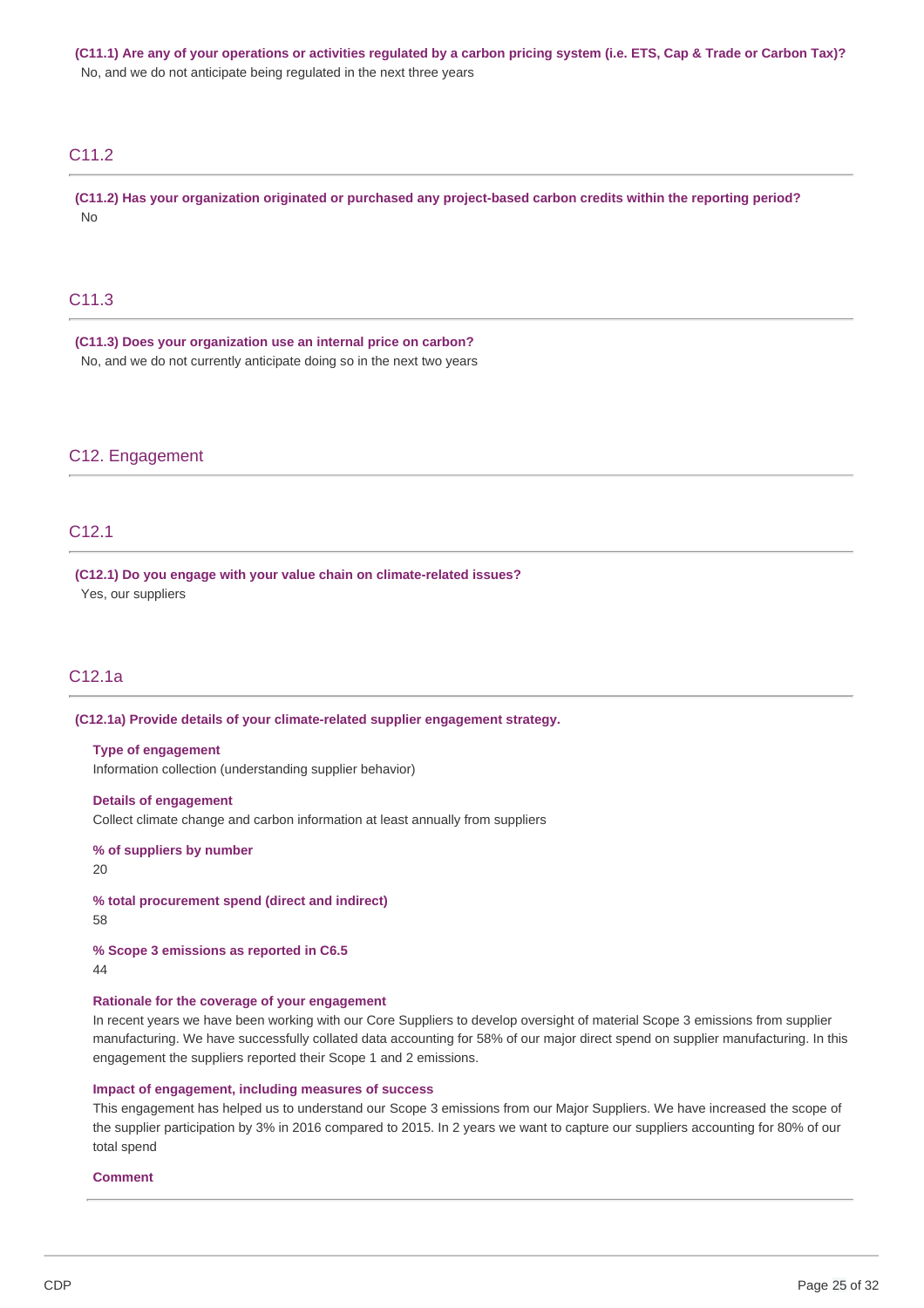# C12.3

(C12.3) Do you engage in activities that could either directly or indirectly influence public policy on climate-related issues **through any of the following?**

No

# C12.3g

**(C12.3g) Why do you not engage with policy makers on climate-related issues?**

Not planned at this time

# C12.4

**(C12.4) Have you published information about your organization's response to climate change and GHG emissions** performance for this reporting year in places other than in your CDP response? If so, please attach the publication(s).

**Publication** In voluntary sustainability report

**Status** Complete

**Attach the document** 2017 Sustainability report.pdf

**Content elements** Governance Strategy Emissions figures Emission targets Other metrics

# C14. Signoff

### C-FI

(C-FI) Use this field to provide any additional information or context that you feel is relevant to your organization's response. **Please note that this field is optional and is not scored.**

# C14.1

**(C14.1) Provide details for the person that has signed off (approved) your CDP climate change response.**

|       | <b>Job title</b>          | Corresponding job category               |
|-------|---------------------------|------------------------------------------|
| Row 1 | . Director Sustainability | (Other, please specify (Senior Director) |

### SC. Supply chain module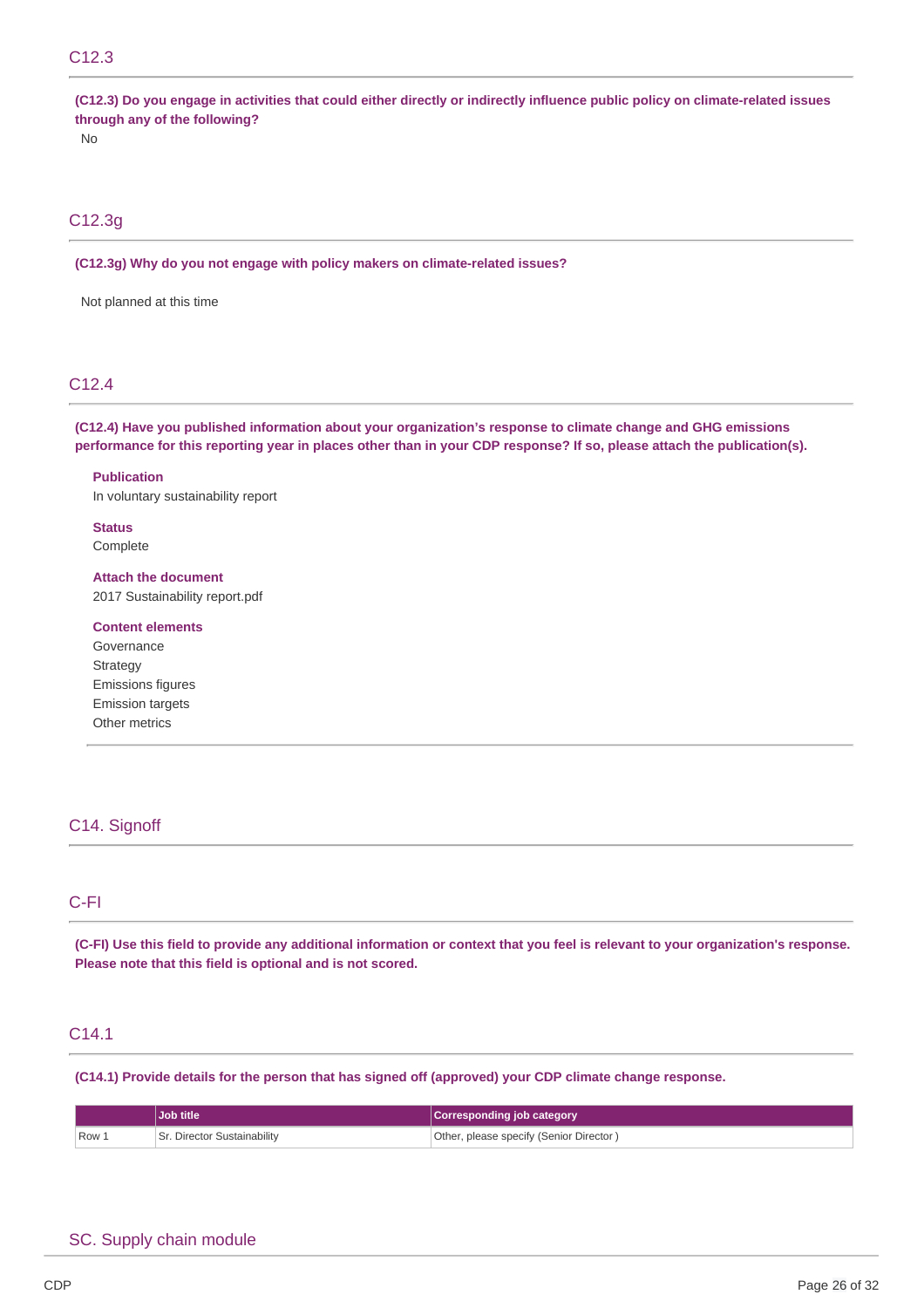### SC0.0

#### **(SC0.0) If you would like to do so, please provide a separate introduction to this module.**

Our high-volume manufacturing site was established in Suzhou, China in 1994. On-site activities primarily comprise final assembly and testing. Components are manufactured to our specification by suppliers in Asia, the United States and Europe. We use contract manufacturers to supplement internal capacity and to reduce volatility in production volumes. Approximately half of our annual revenue is generated from products that are manufactured in-house. The other 50% of our revenue is generated from products which are manufactured by Finished Goods suppliers and Contract Manufacturers under our direction.

Our continued success is coupled to the continued success of our suppliers. We look to establish long-term relationships with a core group of suppliers, based on shared values of ethics, good practice and RBA Code compliance. Our local and international teams maintain oversight of all in-house and supplier production activities, manufacturing know-how, quality process controls, social and environmental responsibilities and Intellectual Property protection. This hybrid model of in-house manufacturing and third-party manufacturers enables us to effectively respond to rapidly changing demand, leverage economies of scale, maintain strong quality process controls, reduce volatility in production levels, and optimise time to market

### SC0.1

#### **(SC0.1) What is your company's annual revenue for the stated reporting period?**

|       | <b>levenue</b><br>Annual |
|-------|--------------------------|
| Row 1 | 210000000<br>$\cap$<br>. |

### SC0.2

**(SC0.2) Do you have an ISIN for your company that you would be willing to share with CDP?** Yes

### SC0.2a

**(SC0.2a) Please use the table below to share your ISIN.**

|                           | <b>ISIN country code (2 letters)</b> | ISIN numeric identifier and single check digit (10 numbers overall) |
|---------------------------|--------------------------------------|---------------------------------------------------------------------|
| $\sqrt{R}$ Row $\sqrt{R}$ |                                      | 0025751329                                                          |

### SC1.1

(SC1.1) Allocate your emissions to your customers listed below according to the goods or services you have sold them in **this reporting period.**

**Requesting member** Wal-Mart Stores, Inc.

**Scope of emissions** Scope 1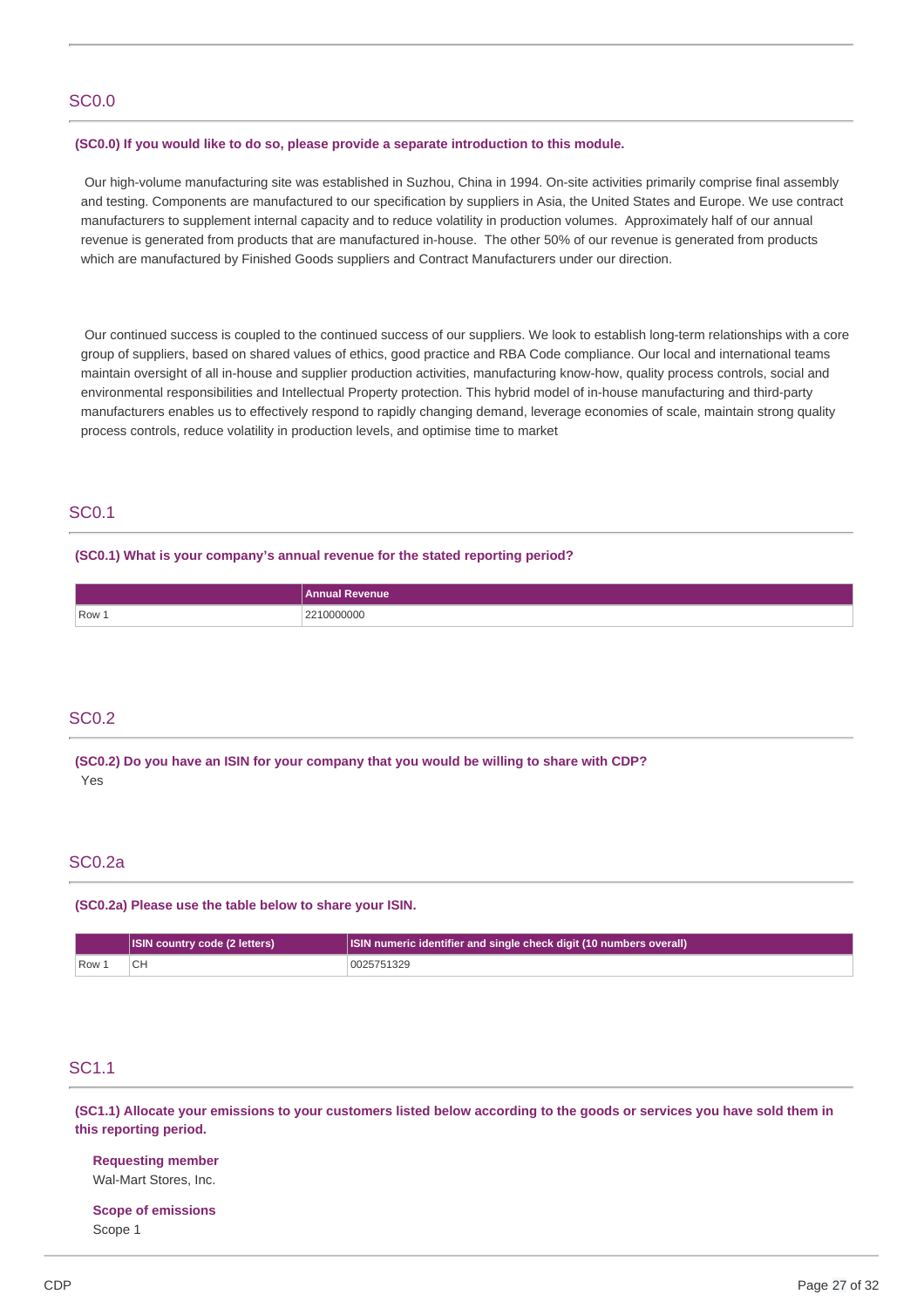#### **Emissions in metric tonnes of CO2e** 13.552

#### **Uncertainty (±%)**

### **Major sources of emissions**

Petrol, Diesel, HFC

#### **Verified**

No

### **Allocation method**

Allocation based on the market value of products purchased

### Please explain how you have identified the GHG source, including major limitations to this process and assumptions **made**

We have one manufacturing facility. A factory survey/review is carried out annually to check and verify GHG sources and GHG emissions from each source. We have measured and reported our Scope 1 and 2 emissions from our factory to CDP since 2008

#### **Requesting member**

Wal-Mart Stores, Inc.

#### **Scope of emissions** Scope 2

**Emissions in metric tonnes of CO2e** 380.116

**Uncertainty (±%)**

**Major sources of emissions Electricity** 

**Verified** No

# **Allocation method**

Allocation based on the market value of products purchased

### Please explain how you have identified the GHG source, including major limitations to this process and assumptions **made**

We have one manufacturing facility. A factory survey/review is carried out annually to check and verify GHG sources and GHG emissions from each source. We have measured and reported our Scope 1 and 2 emissions from our factory to CDP since 2008

### **Requesting member**

Target Corporation

### **Scope of emissions** Scope 1

**Emissions in metric tonnes of CO2e** 4.961

**Uncertainty (±%)**

**Major sources of emissions** Petrol, Diesel, HFC

**Verified**

No

#### **Allocation method**

Allocation based on the market value of products purchased

### Please explain how you have identified the GHG source, including major limitations to this process and assumptions **made**

We have one manufacturing facility. A factory survey/review is carried out annually to check and verify GHG sources and GHG emissions from each source. We have measured and reported our Scope 1 and 2 emissions from our factory to CDP since 2008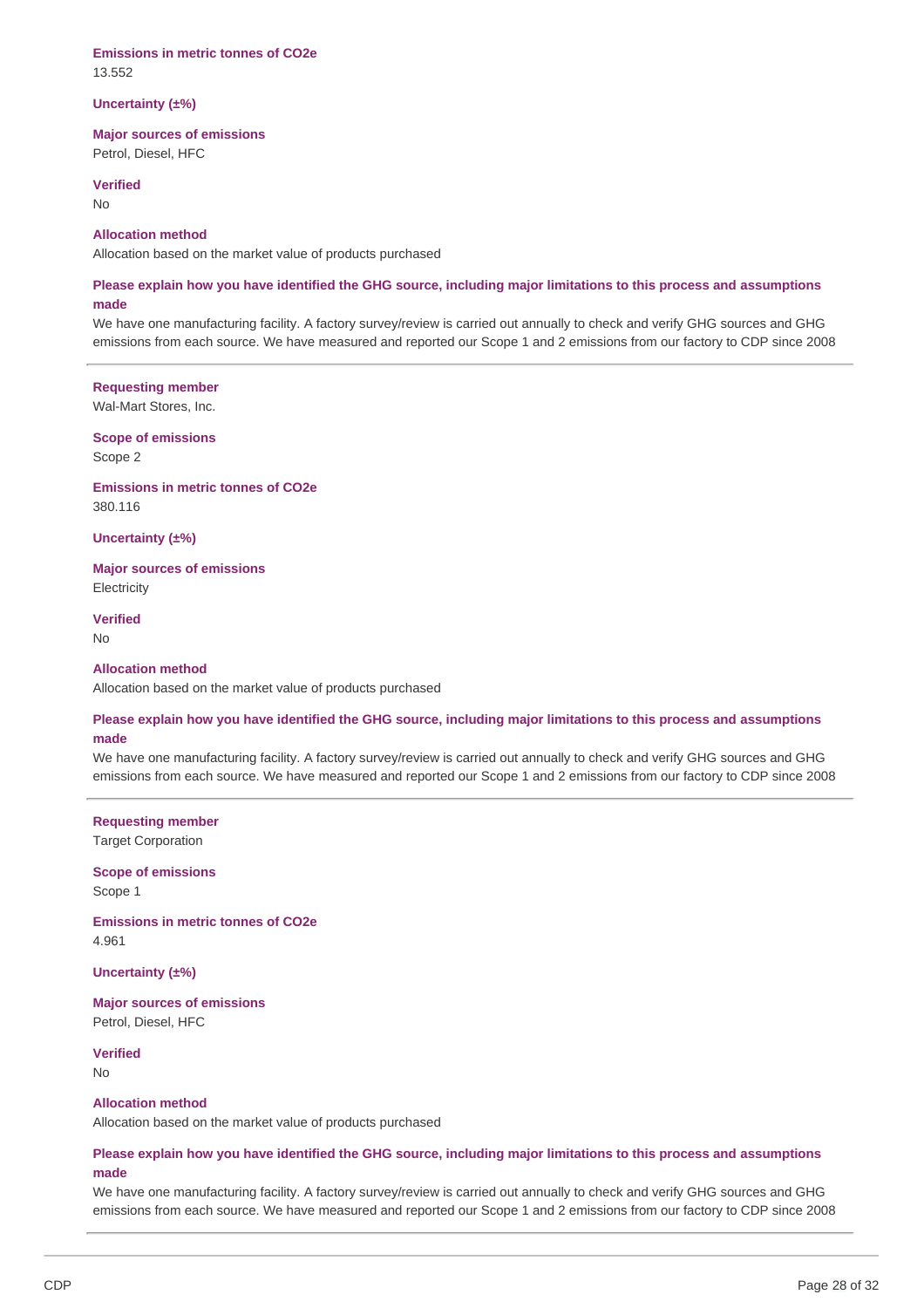### **Requesting member**

Target Corporation

# **Scope of emissions**

Scope 2

**Emissions in metric tonnes of CO2e** 139.155

#### **Uncertainty (±%)**

**Major sources of emissions Electricity** 

**Verified**

No

#### **Allocation method**

Allocation based on the market value of products purchased

### Please explain how you have identified the GHG source, including major limitations to this process and assumptions **made**

We have one manufacturing facility. A factory survey/review is carried out annually to check and verify GHG sources and GHG emissions from each source. We have measured and reported our Scope 1 and 2 emissions from our factory to CDP since 2008

# SC1.2

#### **(SC1.2) Where published information has been used in completing SC1.1, please provide a reference(s).**

Annual Sustainability report FY17 - available from https://www.logitech.com/en-us/sustainability/reports-and-resources.html

# SC1.3

(SC1.3) What are the challenges in allocating emissions to different customers, and what would help you to overcome these **challenges?**

| <b>Allocation</b><br>challenges | Please explain what would help you overcome these challenges                                                                                             |
|---------------------------------|----------------------------------------------------------------------------------------------------------------------------------------------------------|
| Other, please specify           | At the moment, we can only allocate Scope 1 and 2 emissions to our customers. We are working to develop our Corporate Carbon                             |
|                                 | (Calculating Corporate Footprint to include Scope 3 emissions calculated through LCA of different product categories. Once we have a full GHG Inventory, |
| Carbon footprint)               | including Scope 3 emissions, we can expand the scope of current allocations to include Scope 3 emissions.                                                |

### SC1.4

**(SC1.4) Do you plan to develop your capabilities to allocate emissions to your customers in the future?** Yes

# SC1.4a

#### **(SC1.4a) Describe how you plan to develop your capabilities.**

At the moment, we can only allocate Scope 1 and 2 emissions to our customers. We are working to develop our Corporate Carbon Footprint to include Scope 3 emissions calculated through LCA of different product categories. Once we have a full GHG Inventory, including Scope 3 emissions, we can expand the scope of current allocations to include Scope 3 emissions.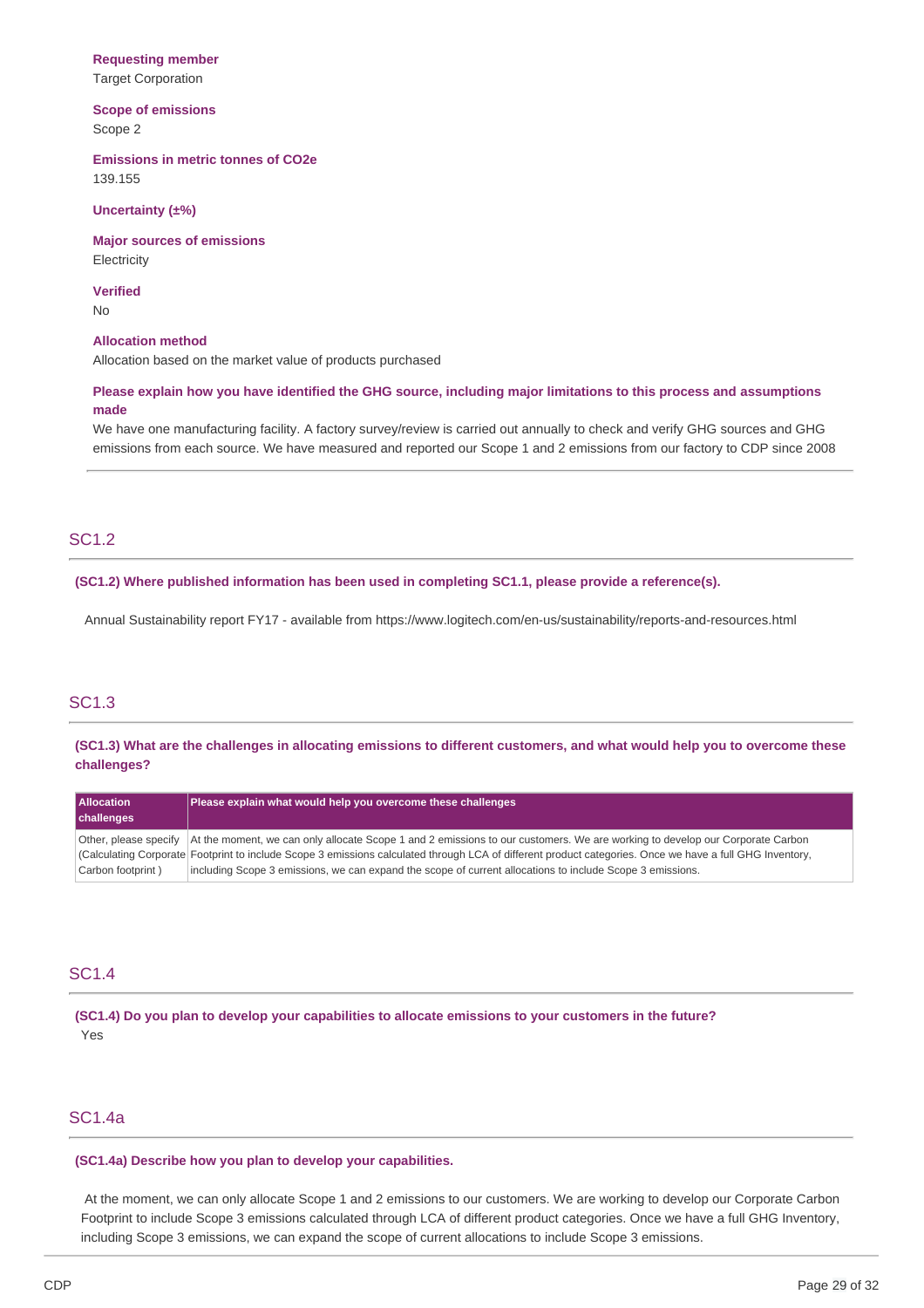### SC2.1

(SC2.1) Please propose any mutually beneficial climate-related projects you could collaborate on with specific CDP Supply **Chain members.**

**Requesting member** Please select

**Group type of project** Please select

**Type of project** Other, please specify

**Emissions targeted** Please select

**Estimated timeframe for carbon reductions to be realized** Please select

**Estimated lifetime CO2e savings**

**Estimated payback** Please select

**Details of proposal**

# SC2.2

(SC2.2) Have requests or initiatives by CDP Supply Chain members prompted your organization to take organizational-level **emissions reduction initiatives?** No

### SC3.1

**(SC3.1) Do you want to enroll in the 2018-2019 CDP Action Exchange initiative?** Yes

# SC3.1a

**(SC3.1a) Identify which member(s), if any, have motivated you to take part in Action Exchange this year.** Wal-Mart Stores, Inc. Target Corporation

# SC3.1b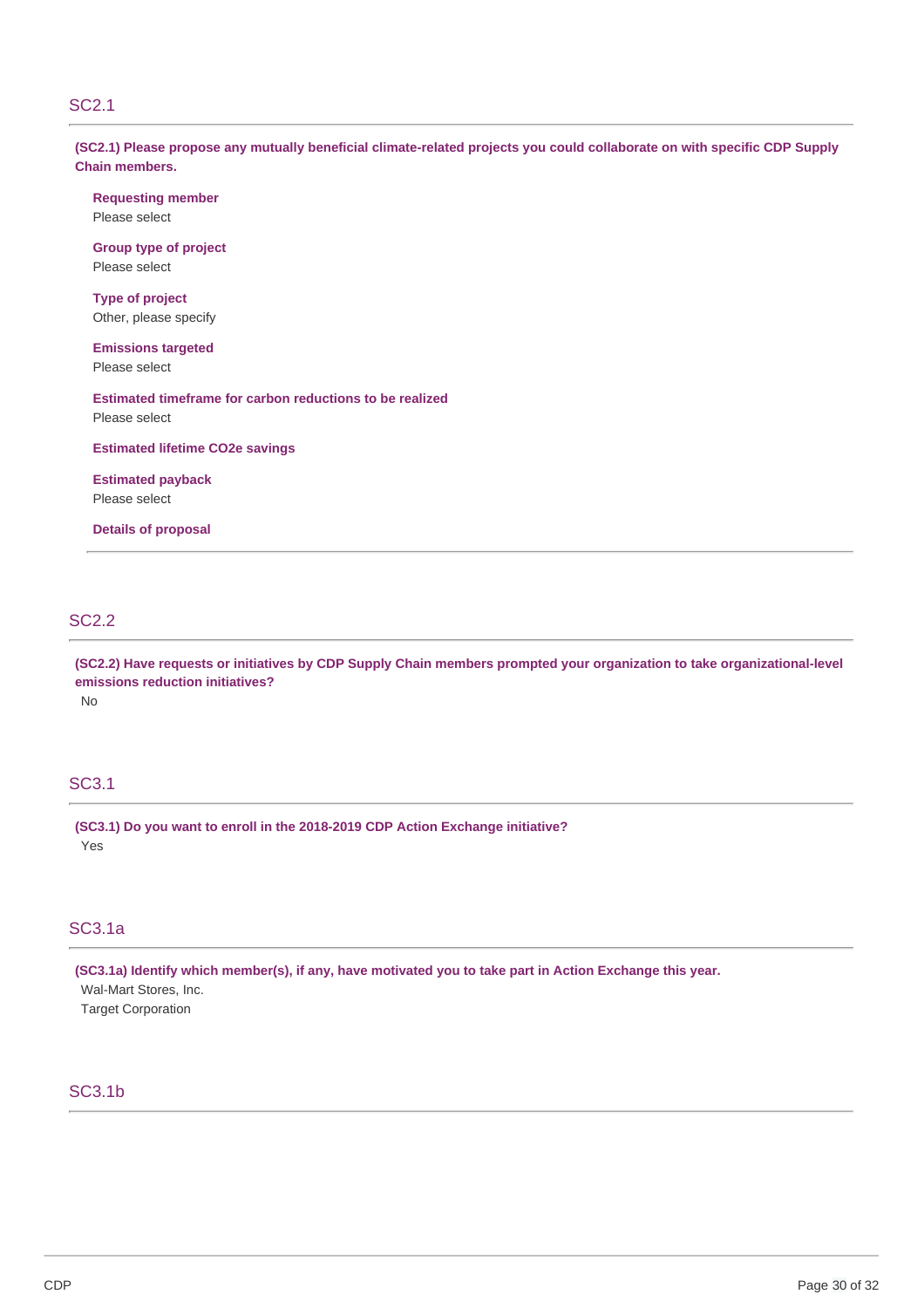### (SC3.1b) Select the types of emissions reduction activities that your company would like support in analyzing or in **implementing in the next reporting year.**

Energy efficiency: Building fabric Energy efficiency: Building services Energy efficiency: Processes Fugitive emissions reductions Low-carbon energy purchase Low-carbon energy installation Process emissions reductions Transportation: fleet Transportation: use Product design Behavioral change Waste recovery Green project finance

### SC3.1c

**(SC3.1c) As part of Action Exchange, would you like facility level analysis?** Yes

# SC3.2

**(SC3.2) Is your company a participating supplier in CDP's 2017-2018 Action Exchange initiative?** Yes

# SC3.2a

(SC3.2a) Describe how your company actively considered emissions reduction projects as a result of Action Exchange. If you do not have any emissions reduction activities resulting from Action Exchange at any stage of implementation, please **explain why not in the second column.**

|       | <b>Type of project</b>               | <b>Details of proposal</b>      |
|-------|--------------------------------------|---------------------------------|
| Row 1 | Energy efficiency: Building fabric   | <b>LED lights installations</b> |
|       | Energy efficiency: Building services |                                 |
|       | Energy efficiency: Processes         |                                 |
|       | Fugitive emissions reductions        |                                 |
|       | Low-carbon energy purchase           |                                 |
|       | Low-carbon energy installation       |                                 |
|       | Process emissions reductions         |                                 |
|       | Transportation: fleet                |                                 |
|       | Transportation: use                  |                                 |
|       | Product design                       |                                 |
|       | Behavioral change                    |                                 |
|       | Waste recovery                       |                                 |
|       | Green project finance                |                                 |

# SC4.1

(SC4.1) Are you providing product level data for your organization's goods or services, if so, what functionality will you be **using?**

No, I am not providing data